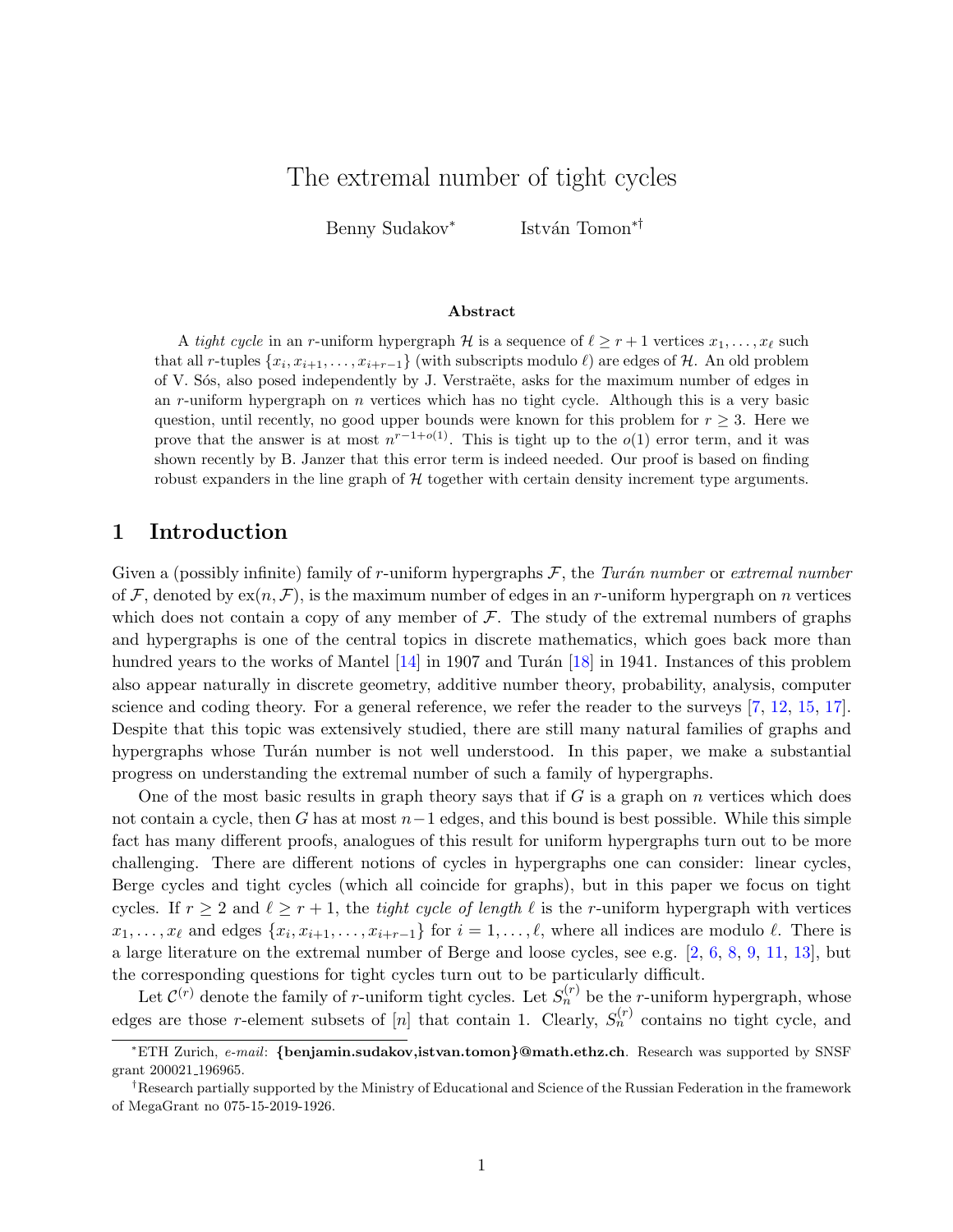$|E(S_n^{(r)})| = \binom{n-1}{r-1}$  $r-1$ , Sós, and independently Verstraëte (see, e.g., [\[15,](#page-15-4) [19\]](#page-15-12)) conjectured that  $S_n^{(r)}$  is extremal for tight cycles, that is,  $ex(n, \mathcal{C}^{(r)}) = \binom{n-1}{r-1}$  $\binom{n-1}{r-1}$  for sufficiently large *n*. This conjecture was one of the problems studied at the American Institute of Mathematics (AIM) workshop on Hypergraph Turán Problem in 2011 (see the report on the workshop activities  $[15]$ ). The conjecture of Sos and Verstraëte was recently disproved by Huang and Ma [\[5\]](#page-15-13), who showed that for every  $r \geq 3$ there exists some constant  $1 < c = c(r) < 2$  such that  $ex(n, \mathcal{C}^{(r)}) \geq c\binom{n-1}{r-1}$  $_{r-1}^{n-1}$ ) for every sufficiently large n. On the other hand, there were no upper bounds known getting close to  $n^{r-1}$ . In the case  $r = 3$ , an unpublished result of Verstraëte states that if  $C_{24}^{(3)}$  is the 3-uniform tight cycle of length 24, then  $ex(n, C_{24}^{(3)}) = O(n^{5/2})$ . For  $r \geq 4$ , the best upper bound we were aware of is  $\exp(n,\mathcal{C}^{(r)}) = O(n^{r-2^{-r+1}})$ , which comes from the observation that the complete r-partite r-uniform hypergraph with vertex classes of size 2, denoted by  $K_2^{(r)}$  $2,\ldots,2,$  contains the tight cycle of length  $2r$ , and we have  $ex(n, K_{2,...,2}^{(r)}) = O(n^{r-2^{-r+1}})$  by a well known result of Erdős [\[4\]](#page-15-14). In case one wants to find a tight cycle of linear size, Allen, Böttcher, Cooley, and Mycroft [\[1\]](#page-14-0) proved that for every  $0 < \alpha, \delta < 1$ and sufficiently large n (with respect to r and  $\delta$ ), any r-uniform hypergraph with n vertices and at least  $(\alpha + \delta)$  $\binom{n}{r}$  $\binom{n}{r}$  edges contains a tight cycle of length  $\ell$  for any  $\ell \leq \alpha n$ ,  $r \mid \ell$ . However, the proof of this result uses the Hypergraph Regularity Lemma, and thus not applicable in the setting of sparse hypergraphs with  $o(n^r)$  edges. In this paper, we prove the first upper bound for containing a tight cycle which matches the lower bound up to an  $n^{o(1)}$  factor.

<span id="page-1-0"></span>**Theorem 1.1.** If H is an r-uniform hypergraph on n vertices which does not contain a tight cycle, then H has at most  $n^{r-1+o(1)}$  edges.

More precisely, our proof shows that that there exists  $c = c(r) > 0$  such that H has at most  $n^{r-1}e^{c\sqrt{\log n}}$  edges. After this paper was written, Janzer [\[10\]](#page-15-15) greatly improved the aforementioned result of Huang and Ma [\[5\]](#page-15-13) by proving that  $ex(n, \mathcal{C}^{(r)}) \geq \Omega(n^{r-1} \log n / \log \log n)$ . This shows that the  $o(1)$  term in our bound is indeed needed.

## 2 Preliminaries

Let us start by describing the notation we are going to use, some of which might be slightly unconventional. As usual,  $[r]$  denotes the set  $\{1, \ldots, r\}$ , and  $S_r$  denotes the set of all permutations of [r]. If G is a graph and  $X \subset V(G)$ , the neighborhood of X is  $N_G(X) = N(X) = \{y \in V(G) \setminus X$ :  $\exists x \in X, xy \in E(G)$ . A tight path in an r-uniform hypergraph H is a sequence of  $\ell \geq r + 1$  vertices  $x_1, \ldots, x_\ell$  such that  $\{x_i, \ldots, x_{i+r-1}\} \in E(\mathcal{H})$  for  $i = 1, \ldots, \ell - r + 1$ .

Let H be an r-uniform hypergraph on n vertices. By considering a random partition of  $V(\mathcal{H})$ into r-parts, we can find an r-partite subgraph  $\mathcal{H}'$  of  $\mathcal{H}$  with at least  $\frac{r!}{r^r}|E(\mathcal{H})|$  edges. Therefore, it is enough to verify Theorem [1.1](#page-1-0) for r-partite r-uniform hypergraphs. Now suppose that  $\mathcal H$  is an r-partite r-uniform hypergraph with vertex classes  $A_1, \ldots, A_r$ , each of size at most n. Instead of working with hypergraphs, we find it more suitable to work with their *line graphs*. Also, instead of viewing edges as r-element subsets of the vertices, it is better to work with r-tuples of vertices. This motivates the following definition.

Say that a graph G is an r-line-graph if the vertex set of G is a set of r-tuples  $V \subset A_1 \times \cdots \times A_r$ , and x and y are joined by an edge in G if and only if x and y differ in exactly one coordinate. A subgraph of an r-line-graph G always refer to an induced subgraph of  $G$ , which is an r-line-graph as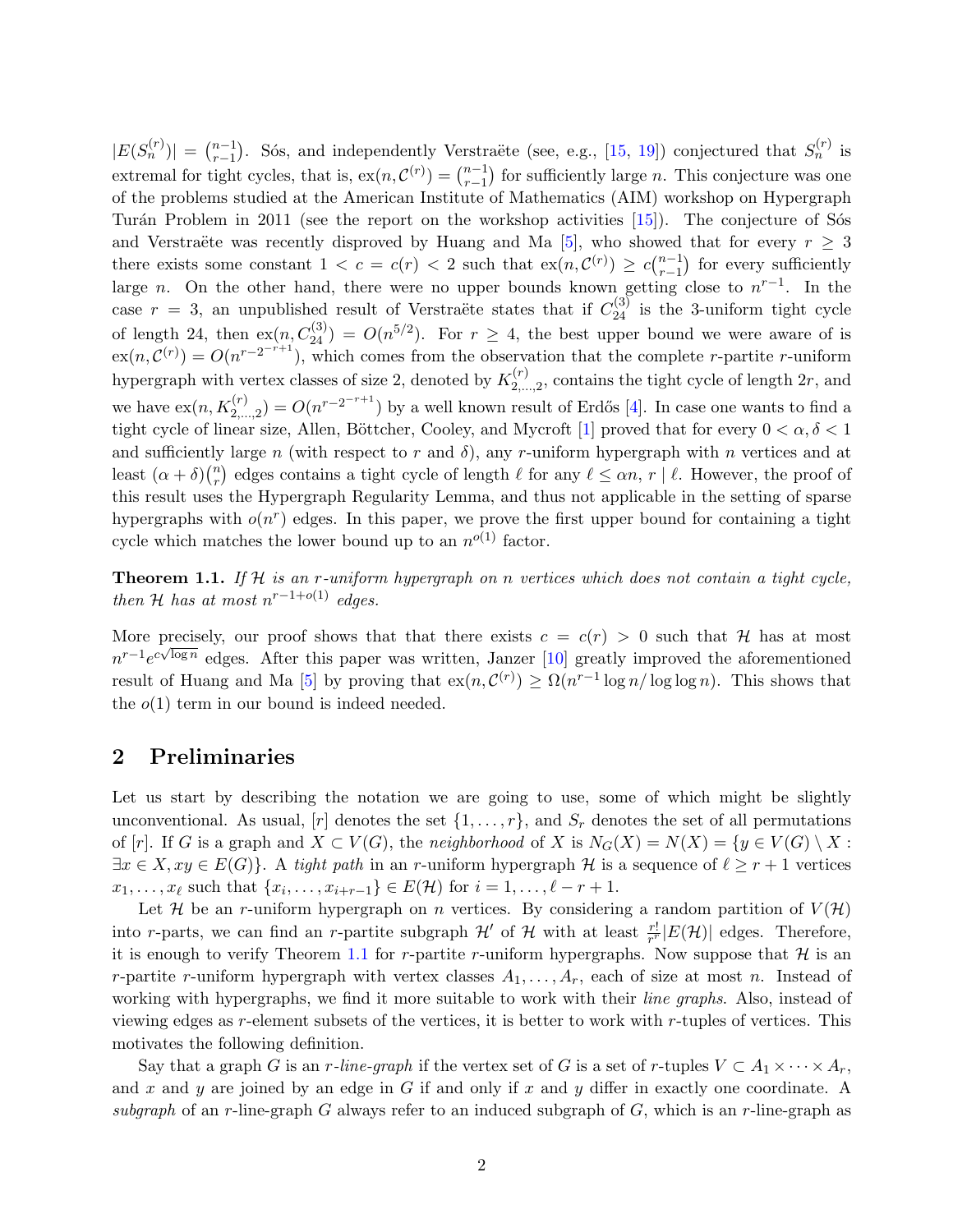well by definition. Given an r-partite r-uniform hypergraph  $H$ , we can naturally identify it with an  $r$ -line-graph. A *tight cycle* in an  $r$ -line-graph refers to a sequence of vertices corresponding to the edges of a tight cycle in the associated hypergraph.

Let G be an r-line-graph and let  $X \subset V(G) \subset A_1 \times \cdots \times A_r$ . For  $i \in [r]$  and  $X \subset V(G)$ , the *i-boundary* of X, denoted by  $\partial_C^{(i)}$  $G^{(i)}(X) = \partial^{(i)}(X)$  is the set of vertices  $y \in V(G)$  for which y has a neighbor in X which differs from y in the *i*-th coordinate. Also, the *i-neighborhood* of X is  $N_G^{(i)}$  $G^{(i)}(X) = N^{(i)}(X) = \partial^{(i)}(X) \setminus X.$ 

For  $i \in [r]$ , an *i*-block of G is a set of the form  $x \cup N^{(i)}(x)$  for some  $x \in V(G)$ , and a block is an *i*-block for some  $i \in [r]$ . Note that the block containing x is the set of all vertices which only differ from x in the *i*-th coordinate. Therefore, a block is a clique in  $G$ , and the *i*-blocks of  $G$  form a partition of  $V(G)$  for any  $i \in [r]$ . Let  $p(G)$  denote the number of blocks of G, and define the *density* of G as

$$
dens(G) = \frac{\sum_{B} |B|}{p(G)} = \frac{r|V(G)|}{p(G)},
$$

where the sum iterates over all blocks  $B$  of  $G$ .

The *i*-degree of a vertex  $x \in V(G)$  is  $d_G^{(i)}$  $G_G^{(i)}(x) = d^{(i)}(x) = |N^{(i)}(x)| + 1$ , where we write  $N^{(i)}(x)$ instead of  $N^{(i)}(\lbrace x \rbrace)$  (so  $d^{(i)}(x)$  is the size of the *i*-block containing x). With slight abuse of notation, the minimum degree of G, denoted by  $\delta(G)$ , is the minimum of  $d^{(i)}(x)$  over all  $x \in V(G)$  and  $i \in [r]$ , which is the minimum size of a block in G.

#### 2.1 An overview of the proof

Let  $\mathcal H$  be an r-partite r-uniform hypergraph with vertex classes of size at most  $N$ , and let  $G$  be the r-line-graph associated with H. Let  $n = dN^{r-1}$  be the number of edges of H, then  $|V(G)| = n$  and  $p(G) \leq rN^{r-1}$ . Therefore,

$$
dens(G) = \frac{rn}{p(G)} \ge \frac{rdN^{r-1}}{rN^{r-1}} = d.
$$

<span id="page-2-0"></span>Hence, Theorem [1.1](#page-1-0) is an immediate consequence of the following theorem.

**Theorem 2.1.** There exists  $c = c(r) > 0$  such that the following holds. If G is an r-line-graph with n vertices that does not contain a tight cycle, then  $dens(G) \leq e^{c\sqrt{\log n}}$ .

In the rest of the paper, we prove Theorem [2.1.](#page-2-0) Let us briefly outline our proof strategy. Let G be an r-line-graph of density d such that  $V(G) \subset A_1 \times \cdots \times A_r$ . First, we show that G contains a subgraph H with minimum degree  $\Omega(d)$  (as a reminder, here and everywhere else, minimum degree refers to our new definition of minimum degree) and good expansion properties, namely that every  $X \subset V(H)$  of size at most  $\frac{|V(H)|}{2}$  satisfies  $|N(X)| \geq \lambda |X|$ , where  $\lambda = \Theta(\frac{1}{\log n})$ . Then, we show that H is a robust expander, meaning that even if one removes a few elements of  $A_1 \cup \cdots \cup A_r$  (and thus deletes all the vertices containing a removed coordinate), H still has good expansion properties. This can be found in Section [3.](#page-3-0)

Now fix an arbitrary permutation  $\sigma \in S_r$ . Let  $x = (x_1, \ldots, x_r), y = (y_1, \ldots, y_r) \in V(G)$  such that  $x_i \neq y_i$  for  $i \in [r]$ . Say that y is a  $\sigma$ -neighbor of x if the following holds. Let  $z_0 = x$ , and define  $z_1, \ldots, z_r \in A_1 \times \cdots \times A_r$  such that  $z_i$  is the vector we get from  $z_{i-1}$  after changing the  $\sigma(i)$ -th coordinate to  $y_{\sigma(i)}$ . Then  $y = z_r$ . If  $z_1, \ldots, z_{r-1}$  are all vertices of G, then say that y is a  $\sigma$ -neighbor of x. If  $X \subset V(G)$ , the  $\sigma$ -boundary of X, denoted by  $\partial_G^{\sigma}(X)$ , is the set of vertices y which are the  $\sigma$ -neighbor of some  $x \in X$ .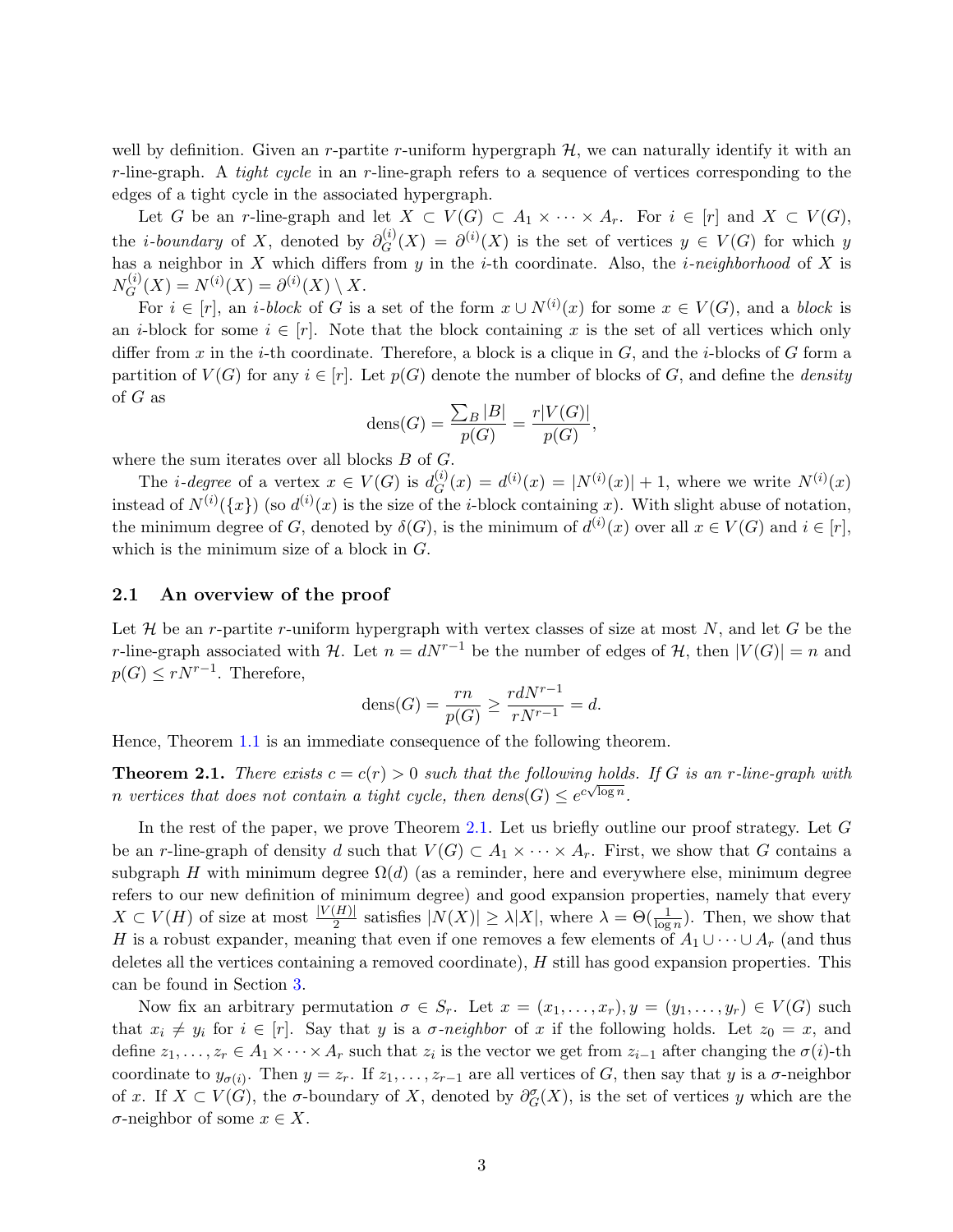This notion is useful for the following reason. Say that a sequence of vertices  $v_1, \ldots, v_k$  is a σ-path if  $v_{i+1}$  is a σ-neighbor of  $v_i$  for  $i = 1, ..., k - 1$ , and no two vertices among  $v_1, ..., v_k$  share a coordinate. Then a  $\sigma$ -path corresponds to a tight path in the associated hypergraph. Our goal is to show that the expansion of H implies that for any pair of vertices  $x, y \in V(H)$  not sharing a coordinate, there is a short  $\sigma$ -path P starting with x and ending with y. But then after removing the coordinates appearing in P (except for the coordinates of x and y), the remaining graph  $H'$  still has good expansion properties. Therefore, we can find a  $\sigma$ -path  $P'$  starting with y and ending with x in H'. But then  $P \cup P'$  is a tight cycle in H, and we are done. Unfortunately, we are not quite able to show that there is a  $\sigma$ -path from any x to any y, but we can prove that either this is the case, or we can find a small subgraph of  $H$  with unusually high density. Then, we conclude the proof by a density increment type argument.

The key observation that allows us to find short paths between pairs of vertices is that if  $H$  has good expansion properties, then the  $\sigma$ -boundaries also expand, that is,  $|\partial_G^{\sigma}(X)| \geq (1 + \lambda')|X|$  for every  $|X| \leq \frac{1}{2}|V(H)|$  for some  $\lambda' = \Theta(\lambda)$ . This implies that given  $x, y \in V(H)$ , we can reach a large proportion of the vertices of H from x by a short  $\sigma$ -path. Also, if  $\tau$  is the reverse of  $\sigma$ , we can reach a large proportion of the vertices of H by a  $\tau$ -path starting with y. See Section [4](#page-6-0) for details. Then, it remains to find some  $z \in V(G)$  such that z can be reached from x by a  $\sigma$ -path  $P_x$ , z can be reached by a  $\tau$ -path  $P_y$  from y, and no vertex  $u \in P_x \setminus \{z\}$  and  $v \in P_y \setminus \{z\}$  share a coordinate.

### <span id="page-3-0"></span>3 Expansion

Let us start with a simple, but very useful lemma about finding subgraphs of large minimum degree in r-line-graphs.

<span id="page-3-1"></span>**Lemma 3.1.** If G is an r-line-graph of density d, then G contains a subgraph H such that dens(H)  $\geq$ d and  $\delta(H) \geq \frac{d}{r}$  $\frac{d}{r}$ .

*Proof.* Repeat the following operation: if there exist  $i \in [r]$  and  $x \in V(G)$  such that  $d^{(i)}(x) < \frac{d}{x}$  $\frac{d}{r},$ then delete the *i*-block B containing x. We show that if the density of G is at least d, then this operation increases the density. Indeed, if the resulting graph is  $G'$ , then

$$
dens(G') \ge \frac{r|V(G)| - r|B|}{p(G) - 1} > \frac{dp(G) - d}{p(G) - 1} = d.
$$

This implies that after repeating the operation described above a finite number of times, we end up with a nonempty graph  $H$  with the desired properties.  $\Box$ 

If G is a graph and  $\lambda > 0$ , we say that G is a  $\lambda$ -expander if for every  $X \subset V(G)$  satisfying  $|X| \leq \frac{1}{2}|V(G)|$  we have  $|N(X)| \geq \lambda |X|$ . Note that having expansion for every set of size at most 1  $\frac{1}{2}|V(G)|$  automatically implies the expansion of larger sets as well, as we show in the next claim.

<span id="page-3-2"></span>Claim 3.2. Let  $0 < \lambda < 1$ ,  $\epsilon > 0$  and let G be a  $\lambda$ -expander. If  $X \subset V(G)$  such that  $|X| \leq$  $(1 - \epsilon)|V(G)|$ , then  $|N(X)| \geq \frac{\lambda \epsilon}{2}|X|$ .

*Proof.* If  $|X| \leq \frac{|V(G)|}{2}$ , then this follows from the definition. Suppose that  $|X| \geq \frac{|V(G)|}{2}$  and that  $|N(X)| < \frac{\lambda \epsilon}{2}$  $\frac{\lambda \epsilon}{2}|X|$ . Let  $Y = V(G) \setminus (X \cup N(X))$ . Then  $|Y| \leq \frac{|V(G)|}{2}$  so  $|N(Y)| \geq \lambda |Y|$ . But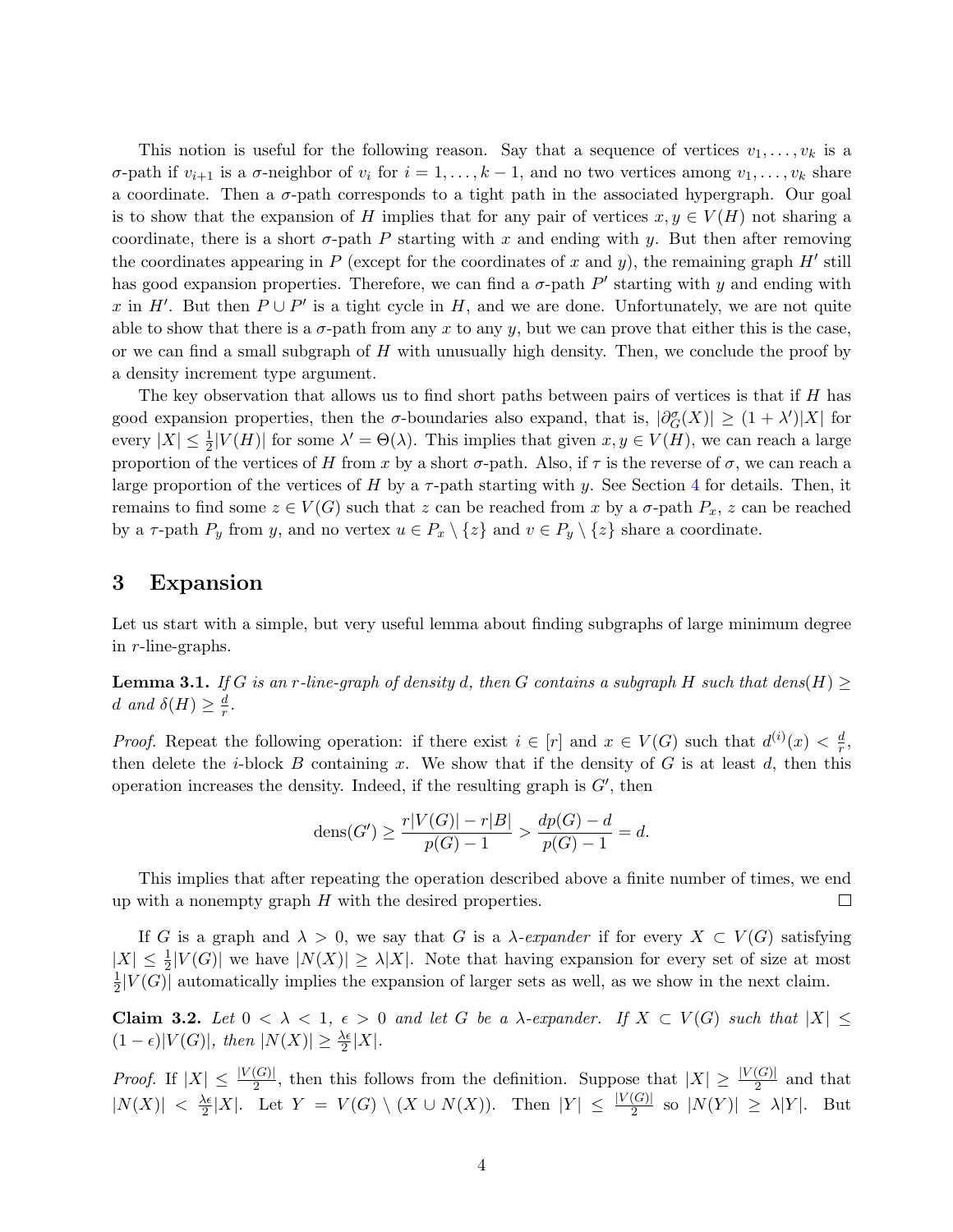$$
|Y| = |V(G)| - |X| - |N(X)| \ge |V(G)|(\epsilon - \frac{\epsilon \lambda}{2}) \text{ and } N(Y) \subset N(X), \text{ so}
$$

$$
|N(X)| \ge |N(Y)| \ge \lambda |V(G)| \left(\epsilon - \frac{\epsilon \lambda}{2}\right) \ge \frac{\epsilon \lambda}{2} |V(G)|,
$$
contradiction.

contradiction.

Say that an r-line-graph G is a  $(\lambda, d)$ -expander if G is a  $\lambda$ -expander and  $\delta(G) \geq d$ . A result of Shapira and Sudakov [\[16\]](#page-15-16) tells us that every graph on n vertices contains a  $\lambda$ -expander subgraph of roughly the same density, where  $\lambda = \Theta(\frac{1}{\log n})$  (in their case, density refers to the usual notion of edge density; also, their notion of expansion is stronger). We use their approach to show that an r-line-graph G also contains a  $(\lambda, d)$ -expander subgraph of roughly the same density, where  $d =$  $\Omega(\text{dens}(G)).$ 

<span id="page-4-0"></span>**Lemma 3.3.** Let G be an r-line-graph on n vertices of density d, and let  $0 < \lambda \leq \frac{1}{2 \log n}$  $\frac{1}{2 \log_2 n}$ . Then G contains a subgraph H of density at least  $d(1 - \lambda \log_2 n)$  such that H is a  $(\lambda, \frac{d}{2r})$ -expander.

Proof. First, we show that if G' is an r-line-graph of density  $d'$  that is not a  $\lambda$ -expander, then there exists  $U \subset V(G')$ ,  $U \neq V(G')$  such that either

- 1.  $|U| \leq \frac{1}{2}|V(G')|$  and  $\text{dens}(G'[U]) \geq d'(1 \lambda)$ , or
- 2. dens $(G'[U]) \geq d'$ .

Indeed, if G' is not a  $\lambda$ -expander, then there exists  $W \subset V(G')$  such that  $|W| \leq \frac{1}{2}|V(G')|$  and  $|N(W)| \leq \lambda |W|$ . We show that either  $U_1 = W$  satisfies 1., or  $U_2 = V(G') \setminus (N(W) \cup W)$  satisfies 2.. Suppose this is not true. Let  $p_j = p(G'[U_j])$  for  $j = 1, 2$ . Note that  $p(G') \geq p_1 + p_2$ . But then we can write

$$
r|V(G')| = r(|U_1| + |N(U_1)| + |U_2|) \le r|U_1|(1 + \lambda) + r|U_2|
$$
  
< 
$$
< d'(1 - \lambda)(1 + \lambda)p_1 + d'p_2 \le d'(p_1 + p_2) \le r|V(G')|,
$$

contradiction.

By applying Lemma [3.1,](#page-3-1) we can also conclude that there exists  $U \subset V(G')$ ,  $U \neq V(G')$  such that either

- 1.<sup>∗</sup> |*U*| ≤  $\frac{1}{2}$ |*V*(*G'*)|, dens(*G'*[*U*])) ≥ *d'*(1 − λ) and  $\delta(G'[U]) \ge \frac{d'(1-\lambda)}{r}$  $\frac{(-\lambda)}{r}$ , or
- 2.\* dens $(G'[U]) \geq d'$  and  $\delta(G'[U]) \geq \frac{d'}{r}$  $\frac{r}{r}$  .

Starting with an r-line-graph G of density d, replace G with one of its subgraphs of minimum degree at least  $d/r$  having density at least d. If current G is not a  $\lambda$ -expander, we can find  $U \subset V(G)$ satisfying 1.<sup>\*</sup> or 2.<sup>\*</sup>. Replace G with G[U], and repeat the previous step until G is a  $\lambda$ -expander or its density is less than  $d/2$ . The process must stop since we are deleting at least one vertex at every step. Let H be the final graph and let  $\ell$  be the number of steps of kind 1.<sup>\*</sup> that we made. Then  $|V(H)| \leq |V(G)| 2^{-\ell}$  and therefore  $\ell \leq \log_2 n$ . This implies that  $\text{dens}(H) \geq d(1 - \lambda)^{\ell} \geq$  $d(1-\lambda\log_2 n)\geq d/2, \, \delta(H)\geq \frac{d(1-\lambda\log_2 n)}{r}\geq \frac{d}{2n}$  $\frac{d}{2r}$  and H is a  $\lambda$ -expander.

<span id="page-4-1"></span>From this, we can immediately conclude that we can cover almost every vertex of an r-line-graph G with disjoint expander subgraphs.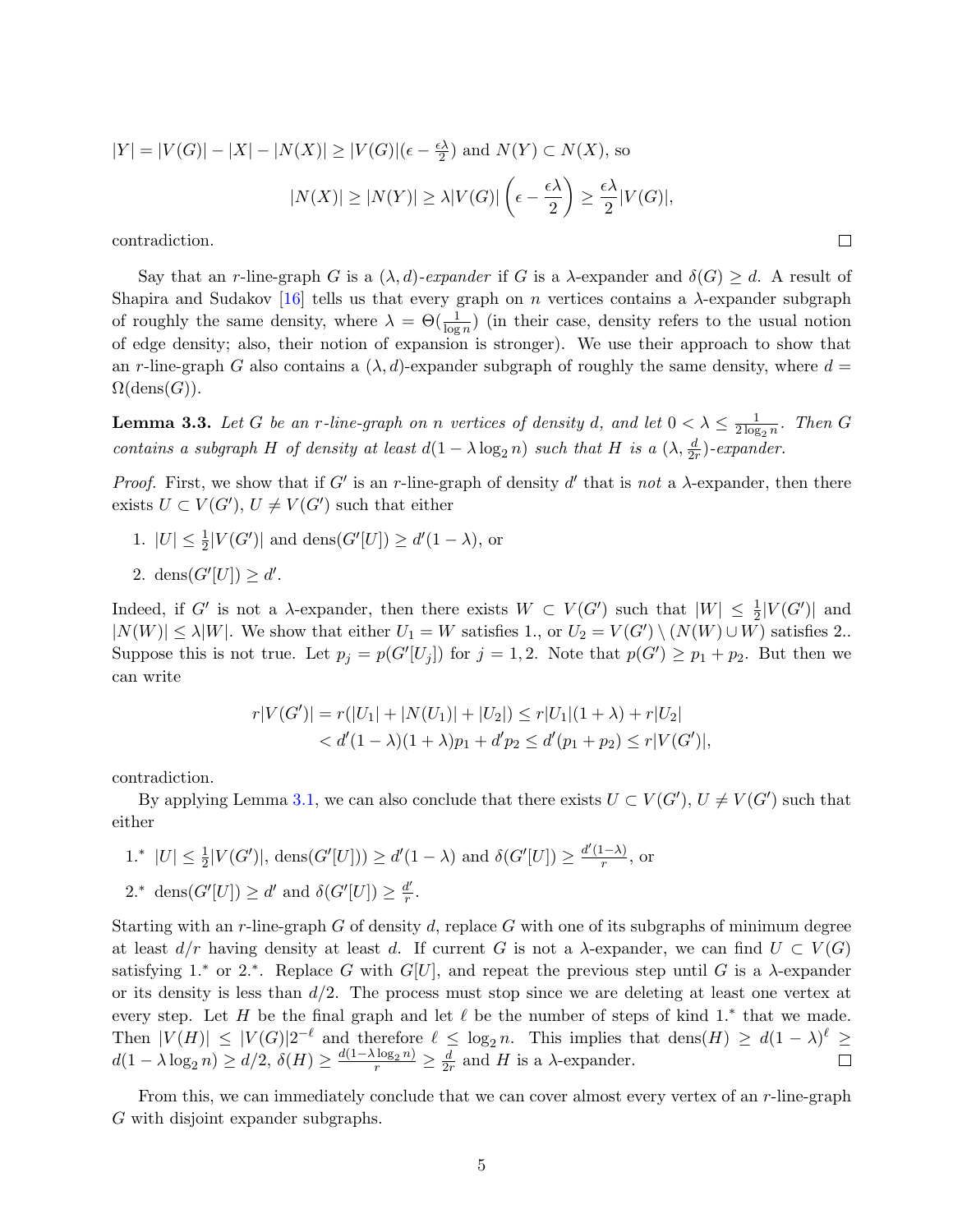**Corollary 3.4.** Let  $\epsilon > 0$ . Let G be an r-line-graph on n vertices of density at least d, and let  $\lambda \leq \frac{1}{2 \log n}$  $\frac{1}{2\log_2 n}$ . Then G contains vertex disjoint subgraphs  $G_1,\ldots,G_k$  such that  $G_i$  is a  $(\lambda,\frac{\epsilon d}{2r})$ -expander for  $i \in [k]$ , and  $|\bigcup_{i=1}^k V(G_i)| \geq (1 - \epsilon)n$ .

*Proof.* We will greedily find the subgraphs  $G_1, \ldots, G_k$  as follows. Suppose that we have already found  $G_1, \ldots, G_j$ , and let H be the subgraph of G induced on  $V(G) \setminus \bigcup_{i=1}^j V(G_i)$ . If  $|V(H)| \leq \epsilon n$ , then stop, otherwise define  $G_{j+1}$  as follows. The number of blocks of H is at most  $p(G)$ , so the density of H is at least  $\frac{ren}{p(G)} = \epsilon d$ . But then H contains a  $(\lambda, \frac{\epsilon d}{2r})$ -expander subgraph by Lemma [3.3,](#page-4-0) let this subgraph be  $G_{j+1}$ .  $\Box$ 

Let G be an r-line-graph with  $V(G) \subset A_1 \times \cdots \times A_r$ . If  $u \in A_1 \cup \cdots \cup A_r$ , the deletion of u from G means that we remove all vertices of G with one coordinate equal to u. Next, we show that our notion of  $(\lambda, d)$ -expansion is robust, which means that after the deletion of a few coordinates of a good expander, the resulting graph is still a good expander.

<span id="page-5-1"></span>**Lemma 3.5.** Let u,  $\delta$  be positive integers. Let G be an r-line-graph on n vertices with  $V(G) \subset$  $A_1 \times \cdots \times A_r$  such that the minimum degree of G is  $\delta$ . Let H be the subgraph of G we get after deleting at most u elements of  $A_1 \cup \cdots \cup A_r$  from G. Then H is an r-line-graph of minimum degree at least  $\delta - u$  on at least  $(1 - \frac{u}{\delta})$  $\frac{u}{\delta}$ )n vertices.

If in addition G is  $\lambda$ -expander,  $\lambda \leq 1$  and  $u \leq \frac{\lambda \delta}{4x}$  $\frac{\lambda \delta}{4r}$ , then H is a  $(\frac{\lambda}{2})$  $\frac{\lambda}{2}, \frac{\delta}{2}$  $\frac{\delta}{2}$ )-expander.

*Proof.* If  $x \in V(H)$ , then at most u neighbors of x are deleted, so it is clear that the minimum degree of H is at least  $\delta - u$ . Let U be the set of deleted elements and let  $U_i = A_i \cap U$  for  $i \in [r]$ . The number of vertices  $(a_1, \ldots, a_r) \in V(G)$  such that  $a_i \in U_i$  for some  $i \in [r]$  is at most  $\frac{|U_i|}{\delta}n$ , as each *i*-block of G contains at least  $\delta$  vertices of which at most  $|U_i|$  has its *i*-th coordinate in  $U_i$ . Therefore, the total number of deleted vertices is at most  $\frac{|U_1| + \dots + |U_r|}{\delta} n \leq \frac{u}{\delta}$  $\frac{u}{\delta}n$ .

It remains to show that H is a  $\frac{\lambda}{2}$ -expander. Let  $X \subset V(H)$  such that  $|X| \leq \frac{1}{2}|V(H)|$ . As G is  $\lambda$ -expander, we have  $|N_G(X)| \geq \lambda |X|$ . Let  $i \in [r]$ , and let B be the family of *i*-blocks of G having a nonempty intersection with X. Then the i-blocks of H intersecting X are  $V(H) \cap B$  for  $B \in \mathcal{B}$ . But here, we have

$$
|V(H) \cap B| \ge |B| - u \ge |B| \left(1 - \frac{u}{\delta}\right) \ge |B| \left(1 - \frac{\lambda}{4r}\right).
$$

Note that

$$
|N_G^{(i)}(X)| + |X| = \sum_{B \in \mathcal{B}} |B|,
$$

so

$$
|N_H^{(i)}(X)| + |X| = \sum_{B \in \mathcal{B}} |B \cap V(H)| \ge \left(1 - \frac{\lambda}{4r}\right) \sum_{B \in \mathcal{B}} |B| = \left(1 - \frac{\lambda}{4r}\right) (|N_G^{(i)}(X)| + |X|).
$$

From this, we get

<span id="page-5-0"></span>
$$
|N_H^{(i)}(X)| \ge |N_G^{(i)}(X)| - \frac{\lambda}{4r}(|X| + |N_G^{(i)}(X)|). \tag{1}
$$

Consider two cases.

Case 1. There exists  $i \in [r]$  such that  $|N_G^{(i)}|$  $|G_G^{(i)}(X)| \geq |X|$ . In this case [\(1\)](#page-5-0) implies that

$$
|N_H(X)| \ge |N_H^{(i)}(X)| \ge \left(1 - \frac{\lambda}{2r}\right)|N_G^{(i)}(X)| > \frac{1}{2}|X|.
$$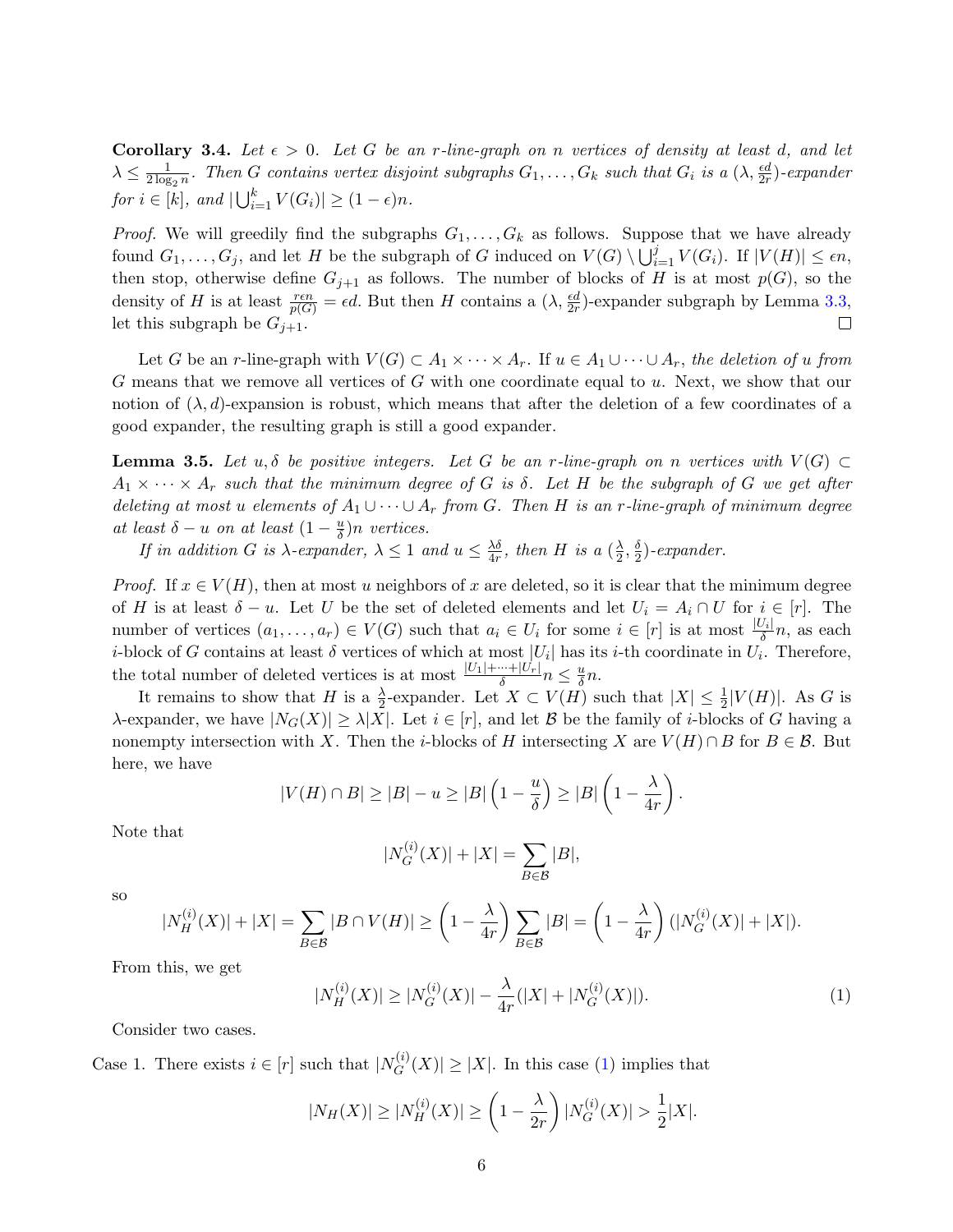Case 2. For every  $i \in [r]$ , we have  $N_G^{(i)}$  $|G_G^{(i)}(X)| < |X|$ . Then [\(1\)](#page-5-0) implies that  $|N_H^{(i)}(X)| \ge |N_G^{(i)}|$  $\frac{G^{(i)}}{G}(X) \big| - \frac{\lambda}{2r} |X|.$ But then

$$
|N_H(X)| = \left| \bigcup_{i \in [r]} N_H^{(i)}(X) \right| \ge \left| \bigcup_{i \in [r]} N_G^{(i)}(X) \right| - r \cdot \frac{\lambda}{2r} |X| = |N_G(X)| - \frac{\lambda}{2}|X| \ge \frac{\lambda}{2}|X|.
$$

Therefore, *H* is a  $\frac{\lambda}{2}$ -expander.

## <span id="page-6-0"></span>4  $\sigma$ -expansion

Let G be an r-line-graph and let  $X \subset V(G)$ . Given a permutation  $\sigma \in S_r$ , the  $\sigma$ -boundary of X is defined as

$$
\partial_G^{\sigma}(X) = \partial^{\sigma}(X) = \partial^{(\sigma(r))}(\dots \partial^{(\sigma(2))}(\partial^{(\sigma(1))}(X))\dots).
$$

If  $x \in V(G)$  and  $y \in \partial^{\sigma}(x)$ , say that y is a  $\sigma$ -neighbor of x in G. Note that being a  $\sigma$ -neighbour is not necessarily a symmetric relation.

In this section, we show that if G has good expansion properties, then the  $\sigma$ -boundaries also expand. We prove even more: even if one deletes a few  $\sigma$ -neighbours of every  $x \in V(G)$  arbitrarily, the  $\sigma$ -boundaries still expand. This motivates the following definition.

Suppose that  $V(G) \subset A_1 \times \cdots \times A_r$ . For every  $x \in V(G)$ , let  $F(x) \subset A_1 \cup \cdots \cup A_r$  be a (possibly empty) set of forbidden coordinates, and let  $\mathcal{F} = (F(x))_{x \in V(G)}$ . Given  $X \subset V(G)$ , define  $\partial_G^{\sigma}(X,\mathcal{F})=\partial^{\sigma}(X,\mathcal{F})$  as the set of vertices y for which there exists  $x \in X$  such that y is a  $\sigma$ -neighbor of x, and no coordinate of y is in  $F(x)$ .

<span id="page-6-3"></span>**Lemma 4.1.** Let  $\sigma \in S_r$ , let  $0 < \epsilon, \lambda < 1$ , and let d, u be positive integers such that  $100r^2u \leq \epsilon d\lambda$ . Let G be an r-line-graph such that G is a  $(\lambda, d)$ -expander, and let  $\mathcal{F} = (F(x))_{x \in V(G)}$  such that  $|F(x)| \le u$  for every  $x \in V(G)$ . Then for every  $X \subset V(G)$  satisfying  $|X| \le (1 - \epsilon)|V(G)|$ , we have

$$
|\partial^{\sigma}(X,\mathcal{F})| \ge \left(1 + \frac{\epsilon \lambda}{4r}\right)|X|.
$$

*Proof.* Write  $t = \frac{u}{d}$  $\frac{u}{d}$ , then  $t \leq \frac{\epsilon \lambda}{100n}$  $\frac{\epsilon \lambda}{100r^2}$ . Let  $i \in [r]$  and  $X \subset V(G)$ . We start the proof with two simple claims. Let  $\mathcal{F}' = (F'(x))_{x \in V(G)}$  be some family of sets of forbidden coordinates, and define  $\partial^{(i)}(X,\mathcal{F}')$  as the set of vertices y which have an *i*-neighbor  $x \in X$  such that the *i*-th coordinate of y is not in  $F'(x)$ . Suppose that  $|F'(x)| \le u$  for every  $x \in V(G)$ .

### <span id="page-6-1"></span>Claim 4.2.

$$
|\partial^{(i)}(X,\mathcal{F}')| \ge (1-4t)|X \cup N^{(i)}(X)| \ge (1-4t)|X|.
$$

*Proof.* It is enough to show the first inequality. Let  $\mathcal B$  be the set of *i*-blocks in G having a nonempty intersection with X. Clearly,  $\partial^{(i)}(X, \mathcal{F}')$  is the disjoint union of the sets  $\partial^{(i)}(B \cap X, \mathcal{F}')$  for  $B \in \mathcal{B}$ , and  $X \cup N^{(i)}(X)$  is the disjoint union of the sets  $B \in \mathcal{B}$ . Therefore, it is enough to show that  $|\partial^{(i)}(B \cap X, \mathcal{F}')| \ge (1 - 4t)|B|$ . But if  $x \in B \cap X$ , then

$$
|\partial^{(i)}(B \cap X, \mathcal{F}')| \ge |B| - 1 - |F(x)| \ge |B| - 1 - dt \ge |B|(1 - 4t),
$$

<span id="page-6-2"></span>where the third inequality holds noting that  $|B| \geq d$ .

 $\Box$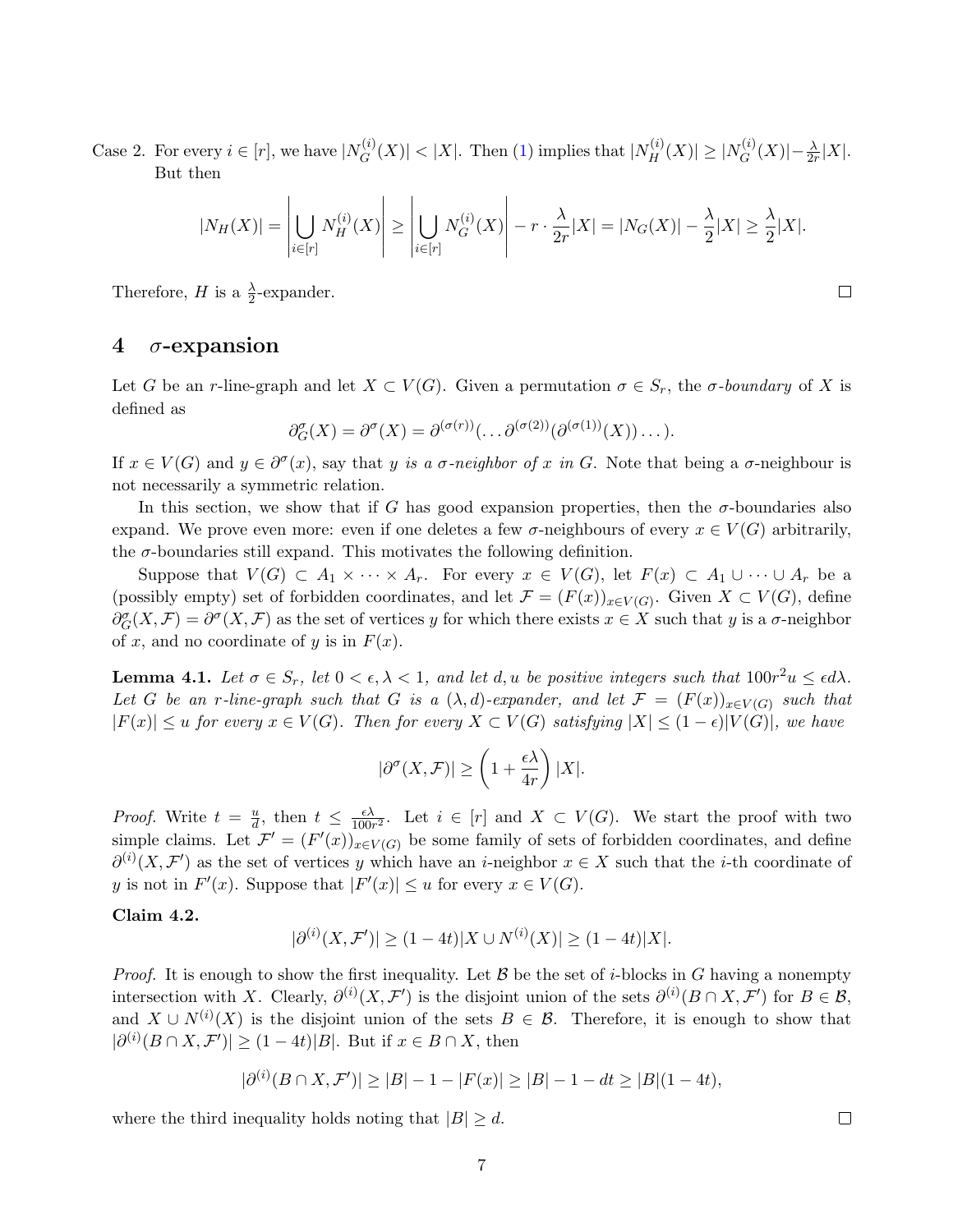Claim 4.3. If  $|X \cup N^{(i)}(X)| \leq 2|X|$ , then  $|X \cap \partial^{(i)}(X, \mathcal{F}')| \geq (1-4t)|X|$ .

*Proof.* As before, let B be the set of *i*-blocks in G having a nonempty intersection with X. Note that

$$
|X \cup N^{(i)}(X)| = \sum_{B \in \mathcal{B}} |B| \ge d|\mathcal{B}|,
$$

so we get  $|\mathcal{B}| \leq \frac{2|X|}{d}$ .

Let  $B \in \mathcal{B}$  and  $x \in B \cap X$ . Clearly,

$$
|\partial^{(i)}(B \cap X, \mathcal{F}') \cap X| \ge |B \cap X| - 1 - |F(x)| \ge |B \cap X| - 1 - dt.
$$

Therefore, we have

$$
|\partial^{(i)}(X,\mathcal{F}') \cap X| \ge \sum_{B \in \mathcal{B}} (|B \cap X| - 1 - dt) \ge |X| - 2dt|\mathcal{B}| \ge |X|(1 - 4t),
$$

 $\Box$ 

where the last inequality holds by  $|\mathcal{B}| \leq \frac{2|X|}{d}$ .

Without loss of generality, suppose that  $\sigma$  is the permutation  $12 \ldots r$ , and let  $X \subset V(G)$  such that  $|X| \leq (1 - \epsilon)|V(G)|$ . Let  $X_0 = X$ ,  $\mathcal{F}_0 = \mathcal{F}$ , and in what follows we define  $X_1, \ldots, X_r$  and  $\mathcal{F}_1,\ldots,\mathcal{F}_r$ . Suppose that  $X_i,\mathcal{F}_i=(F_i(x))_{x\in V(G)}$  is already defined for some  $i\in\{0,\ldots,r-1\}$ , then define  $X_{i+1}, \mathcal{F}_{i+1}$  as follows. Consider two cases.

First, suppose that  $|N^{(i+1)}(X_i)| \geq \frac{\epsilon \lambda}{3r}|X_i|$ , and in this case say that *expansion happened*. Let  $X_{i+1} = \partial^{(i+1)}(X_i, \mathcal{F}_i)$ . Then  $|X_{i+1}| \geq (1-4t)(1+\frac{\epsilon \lambda}{3r})|X_i|$  by Claim [4.2.](#page-6-1) On the other hand, if  $|N^{(i+1)}(X_i)| < \frac{\epsilon \lambda}{3r}$  $\frac{\epsilon \lambda}{3r}|X_i|$ , then let  $X_{i+1} = X_i \cap \partial^{(i+1)}(X_i, \mathcal{F}_i)$ . Then  $|X_{i+1}| \geq (1-4t)|X_i|$  by Claim [4.3.](#page-6-2) In each case, for each  $y \in X_{i+1}$ , let  $F_{i+1}(y) = F_i(x)$ , where  $x \in X_i$  is an arbitrary  $(i+1)$ -neighbor of y for which no coordinate of y is in  $F_i(x)$ , and set  $F_{i+1}(y) = \emptyset$  for every  $y \in V(G) \setminus X_{i+1}$ .

Note that  $X_r \subset \partial^{\sigma}(X,\mathcal{F})$ , so it is enough to show that  $|X_r| \geq (1 + \frac{\epsilon \lambda}{4r})|X|$ . Observe that if expansion happened even once, then we have

$$
|X_r| \ge (1-4t)^r \left(1+\frac{\epsilon \lambda}{3r}\right)|X| \ge (1-4rt) \left(1+\frac{\epsilon \lambda}{3r}\right)|X| \ge \left(1+\frac{\epsilon \lambda}{4r}\right)|X|,
$$

where the second inequality holds as  $t \leq \frac{\epsilon \lambda}{100}$  $\frac{\epsilon \lambda}{100r^2}$ . Therefore, it remains show that expansion must have happened. Suppose otherwise, then  $X_r \subset X_{r-1} \subset \cdots \subset X_0$  and  $|X_r| \geq (1-4t)^r |X| \geq (1-4rt)|X|$ . Observe that for  $i \in \{0 \ldots, r-1\}$ , we have  $X_r \cup N^{(i+1)}(X_r) \subset X_i \cup N^{(i+1)}(X_i)$ . Therefore,

$$
|N^{(i+1)}(X_r)| \le |X_i| + |N^{(i+1)}(X_i)| - |X_r| \le |X| + \frac{\epsilon \lambda}{3r}|X| - (1 - 4rt)|X| = \left(4rt + \frac{\epsilon \lambda}{3r}\right)|X|,
$$

where the second inequality holds as expansion did not happen. But then

$$
|N(X_r)| \le \sum_{i=1}^r |N^{(i)}(X_r)| \le \left(4r^2t + \frac{\epsilon \lambda}{3}\right)|X| < \frac{\epsilon \lambda}{2}|X_r|,
$$

which contradicts that G is a  $\lambda$ -expander and Claim [3.2.](#page-3-2) Therefore, expansion must have happened for some  $0 \leq i \leq r-1$ , finishing the proof.  $\Box$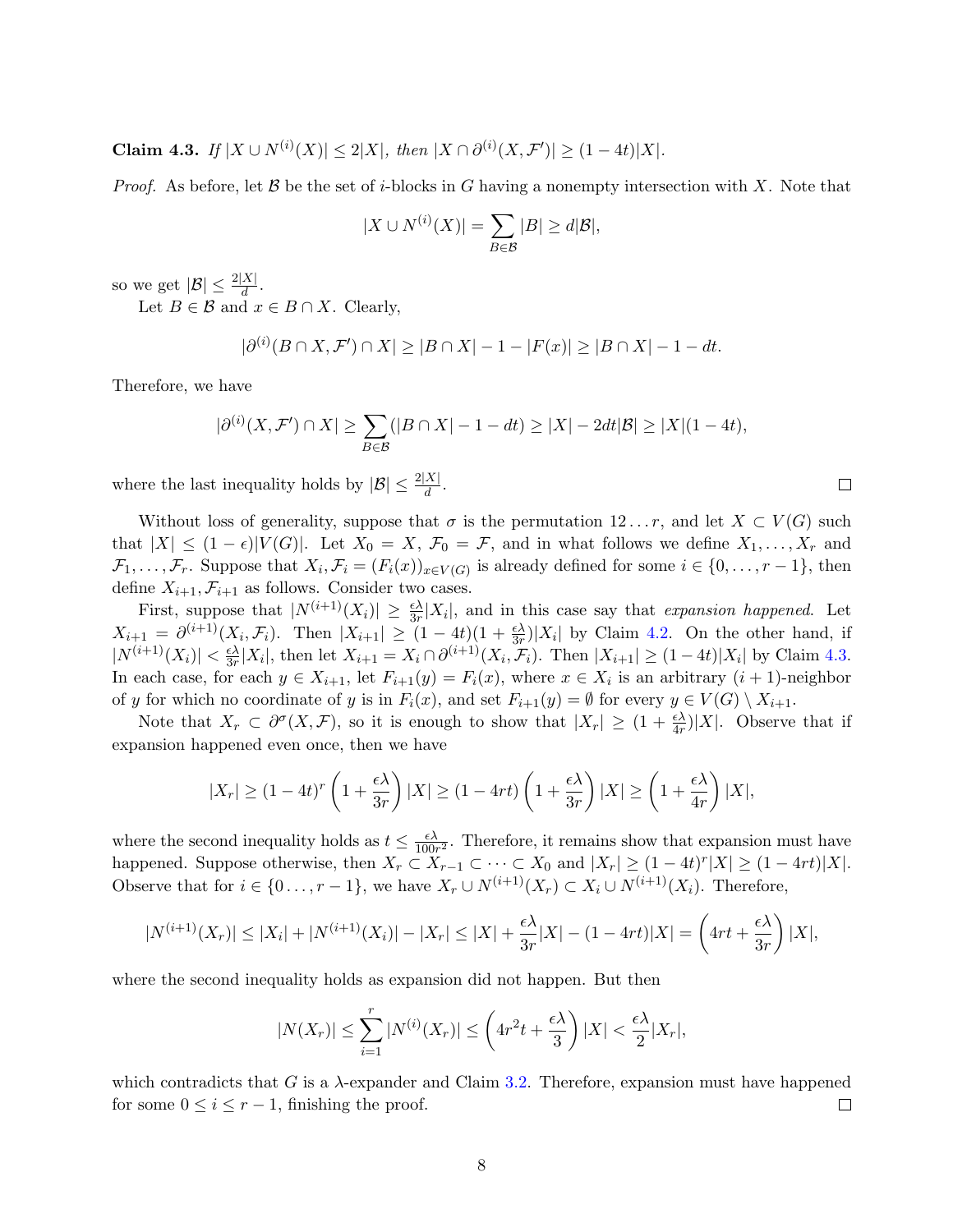Let G be an r-line-graph such that  $V(G) \subset A_1 \times \cdots \times A_r$ , and let  $\sigma \in S_r$ . Say that a sequence  $a_1, \ldots, a_{rk}$  of distinct elements of  $A_1 \cup \cdots \cup A_r$  is a  $\sigma$ -path in G if

1. 
$$
a_i \in A_{\sigma(j)}
$$
, where  $j \equiv i \pmod{r}$ ,

2. 
$$
(a_i, ..., a_{i+r-1}) \in V(G)
$$
 for  $i = 1, ..., rk - r + 1$ .

Note that the sequence  $a_1, \ldots, a_{rk}$  corresponds to a tight path in the hypergraph identified with G.

Also, if  $x_1, \ldots, x_k$  is a sequence of vertices of G, say that  $x_1, \ldots, x_k$  forms a  $\sigma$ -path if  $a_1, \ldots, a_{rk}$ is a  $\sigma$ -path, where  $a_{ri-r+1}, \ldots, a_{ri}$  are the coordinates of  $x_i$  (in the order given by  $\sigma$ ). Also, if  $x, y \in V(G)$ , say that y can be reached from x by a  $\sigma$ -path, if there exists a  $\sigma$ -path  $x_1, \ldots, x_k$  such that  $x_1 = x$  and  $x_k = y$ . Note that the statement that y can be reached from x by a  $\sigma$ -path is equivalent to the statement that x can be reached from y by a  $\tau$ -path, where  $\tau$  is the reverse of  $\sigma$ (that is,  $\tau(i) = \sigma(r+1-i)$  for  $i \in [r]$ ). The size of a  $\sigma$ -path  $x_1, \ldots, x_k$  is k.

<span id="page-8-0"></span>**Lemma 4.4.** Let  $\sigma \in S_r$ , let  $\epsilon, \lambda > 0$  and let n, d be positive integers such that  $500r^4 \log n < \epsilon^2 \lambda^2 d$ . Let G be an r-line-graph on n vertices that is a  $(\lambda, d)$ -expander, and let  $x \in V(G)$ . Then at least  $(1 - \epsilon)n$  vertices of G can be reached by a  $\sigma$ -path of size at most  $\frac{5r \log n}{\epsilon \lambda}$  from x.

*Proof.* Suppose that  $V(G) \subset A_1 \times \cdots \times A_r$ . Let  $X_1 = \{x\}$  and let  $X_i$  be the set of vertices that can be reached from x by a  $\sigma$ -path of size i. For  $y \in X_i$ , let  $x = x_1, \ldots, x_i = y$  be a  $\sigma$ -path, and let  $F(y) \subset A_1 \cup \cdots \cup A_r$  be the set of all coordinates appearing in  $x_1, \ldots, x_{i-1}$ . For  $y \in V(G) \setminus X_i$ , let  $F(y) = \emptyset$ , and set  $\mathcal{F} = (F(y))_{y \in V(G)}$ . Then  $\partial^{\sigma}(X_i, \mathcal{F}) \subset X_{i+1}$ . Note that  $|F(y)| < ri$  for every  $y \in V(G)$ . If  $|X_i| \leq (1 - \epsilon)n$  and  $ri \leq \frac{\epsilon \lambda d}{100n}$  $\frac{\epsilon \lambda d}{100r^2}$ , then we can apply Lemma [4.1](#page-6-3) to get

$$
|X_{i+1}| \geq |\partial^{\sigma}(X_i, \mathcal{F})| \geq \left(1 + \frac{\epsilon \lambda}{4r}\right)|X_i|.
$$

Hence, by induction on i, if  $i < \frac{\epsilon \lambda d}{100r^3}$ , then either  $|X_i| \ge (1 + \frac{\epsilon \lambda}{4r})^i$  or  $|X_j| \ge (1 - \epsilon)n$  for some  $j \le i$ . Setting  $I := \frac{5r \log n}{\epsilon \lambda} < \frac{\epsilon \lambda d}{100r}$  $\frac{\epsilon \lambda d}{100r^3}$ , we have  $\left(1+\frac{\epsilon \lambda}{4r}\right)^I > n$ , which implies  $|X_j| \ge (1-\epsilon)n$  for some  $j \le I$ .

Remark. Following the same proof, it is not hard to show the following strengthening of Lemma [4.4.](#page-8-0) Let L be a positive integer such that  $\frac{5r \log n}{\epsilon \lambda} < L < \frac{\epsilon \lambda d}{100r^3}$ . Then at least  $(1 - \epsilon)n$  vertices of G can be reached by a  $\sigma$ -path of size exactly L from x.

## 5 Finding tight paths

This section contains the bulk of the proof of Theorem [2.1.](#page-2-0) Here, we prove that if G is an r-line-graph with good expansion properties and  $\sigma \in S_r$ , then either there exists a  $\sigma$ -path from any vertex x to any other vertex  $y$ , or G contains a small subgraph with unusually high density. Let us give a rough outline of the proof.

Suppose that  $V(G) \subset A_1 \times \cdots \times A_r$ , then we partition each of the sets  $A_1, \ldots, A_r$  into two parts, which then gives a partition of  $V(G)$  into  $2<sup>r</sup>$  parts. We find a partition such that x and y are in different parts  $G_1$  and  $G_2$ , no vertex in  $V(G_1)$  shares a coordinate with a vertex in  $V(G_2)$ , and the vertices of  $V(G)$  are uniformly distributed among the 2<sup>r</sup> parts. Let  $\tau$  be the reverse of  $\sigma$ , that is  $\tau(i) = \sigma(r+1-i)$  for  $i \in [r]$ . Then our goal is to find two vertices  $z \in V(G_1)$  and  $z' \in V(G_2)$  such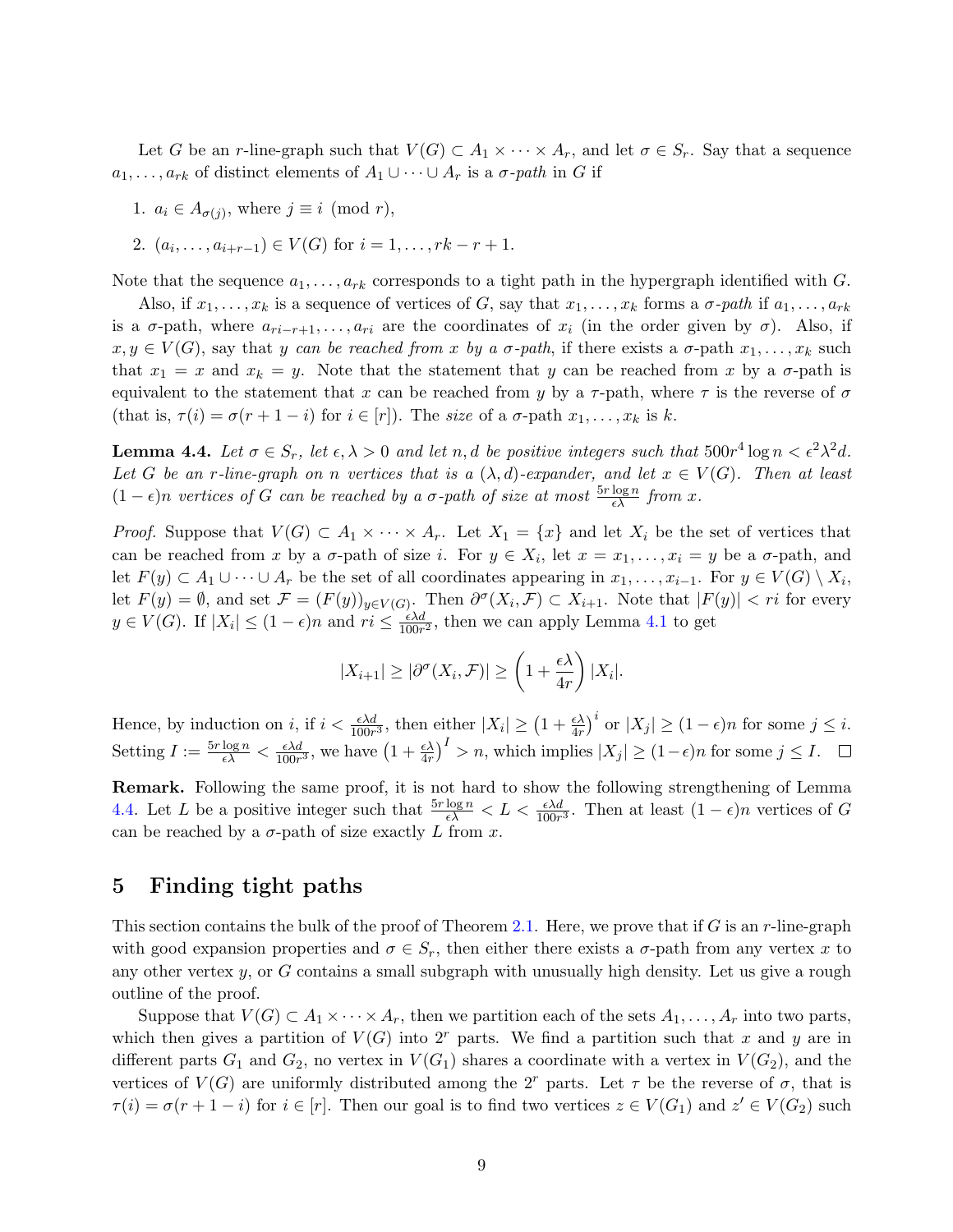that z' is a  $\sigma$ -neighbor of z, there is a  $\sigma$ -path P from x to z in  $V(G_1)$ , and there is a  $\tau$ -path P' from y to z' in  $V(G_2)$ . Indeed, then  $P \cup P'$  is a  $\sigma$ -path from x to y.

Unfortunately, we are not quite able to achieve this. One of the main difficulties is that while  $G$ might have good expansion properties, this might not be true for  $G_1$  or  $G_2$ . Instead, for  $i = 1, 2$ , we cover most vertices of  $G_i$  with expander subgraphs  $G_{i,1}, \ldots, G_{i,k_i}$  using Lemma [3.4,](#page-4-1) and argue that either the number of expanders used is small, or one of the expander subgraphs is small. In the latter case, we found our small subgraph of G with unusually high density.

Hence, suppose that both  $k_1$  and  $k_2$  are small. In this case, we will choose a vertex  $x_j \in G_{1,j}$  and a  $\sigma$ -path  $P_{1,j}$  connecting x with  $x_j$  in G. Since G is expander this is possible to do for most indices j. Let  $U_1$  be the set of coordinates appearing on the union of paths  $P_{1,j}$ . Similarly, for most indices j, we will choose a vertex  $y_j \in G_{2,j}$  and a  $\tau$ -path  $P_{2,j}$  connecting y with  $y_j$  such that the vertices of  $P_{2,j}$  have no coordinates in  $U_1$ . Let  $U_2$  be the set of coordinates appearing on the union of paths  $P_{2,j}$ . Using the paths  $P_{i,j}$  and expansion properties of  $G_{i,j}$  we show that most vertices of  $G_1$  can be reached from x by a  $\sigma$ -path, whose every vertex z satisfies that z has no coordinate in  $U_2$ , and z is either in  $V(G_1)$ , or its coordinates are in  $U_1$ . Also, most vertices of  $G_2$  can be reached from y by a  $\tau$ -path, whose every vertex z' satisfies that z' has no coordinate in  $U_1$ , and z' is either in  $V(G_2)$ , or its coordinates are in  $U_2$ . Then, we find two vertices  $z \in V(G_1)$  and  $z' \in V(G_2)$  such that  $z'$  is a  $\sigma$ -neighbor of z, there is a  $\sigma$ -path P from x to z satisfying the above properties, and there is a τ-path P' from y to z' satisfying the above properties. Then  $P \cup P'$  is a σ-path from x to y.

In the next claim, we show that if we randomly partition the sets  $A_1, \ldots, A_r$ , then the vertices are well distributed among the  $2<sup>r</sup>$  parts.

<span id="page-9-0"></span>**Claim 5.1.** Let  $\epsilon > 0$ , then there exists  $c = c(r, \epsilon) > 0$  such that the following holds. Let G be an r-line-graph on n vertices such that  $V(G) \subset A_1 \times \cdots \times A_r$  and the minimum degree of G is at least  $c(\log n)$ . Also, let  $x, y \in V(G)$  such that x and y share no coordinates. Then for  $i \in [r]$ , there exists a partition of  $A_i$  into two sets,  $A_{i,1}$  and  $A_{i,2}$ , with the following three properties:

- 1.  $x \in A_{1,1} \times \cdots \times A_{r,1}$  and  $y \in A_{1,2} \times \cdots \times A_{r,2}$ .
- 2. Given vector  $\mathbf{e} = (e_1, \ldots, e_r)$  let  $A_{\mathbf{e}} = A_{1,e_1} \times \cdots \times A_{r,e_r}$ . Then for all  $\mathbf{e} \in \{1,2\}^r$  and every block B of G, either  $B \cap A_{\mathbf{e}} = \emptyset$ , or

$$
\frac{1-\epsilon/2r}{2}|B|\leq |B\cap A_{\mathbf{e}}|\leq \frac{1+\epsilon/2r}{2}|B|.
$$

3. For every  $\mathbf{e} \in \{1,2\}^r$ ,

$$
\frac{1-\epsilon}{2^r}n \le |V(G) \cap A_{\mathbf{e}}| \le \frac{1+\epsilon}{2^r}n.
$$

*Proof.* For  $i \in [r]$ , partition  $A_i$  randomly into two sets  $A_{i,1}$  and  $A_{i,2}$  such that  $x \in A_{1,1} \times \cdots \times A_{r,1}$ and  $y \in A_{1,2} \times \cdots \times A_{r,2}$ . More precisely, each element of  $A_i \setminus \{x(i), y(i)\}$  is in either  $A_{i,1}$  or  $A_{i,2}$ independently with probability 1/2. This partition clearly satisfies property 1 and we prove that for large enough c, with positive probability, it satisfies also 2 and 3.

Let B be an *i*-block and let  $e \in \{1,2\}^r$ . Without loss of generality we can assume that  $i = 1$ . Then for  $i = 2, \ldots, r$ , there exists  $a_i \in A_i$  such that  $B \subset A_1 \times \{a_2\} \times \cdots \times \{a_r\}$ . Therefore, if  $a_i \notin A_{i,e_i}$  for some  $i \in \{2,\ldots,r\}$ , then  $B \cap A_{\mathbf{e}} = \emptyset$ . Otherwise, each element of

$$
B' = B \setminus \{ z \in B : z(1) \in \{ x(1), y(1) \} \}
$$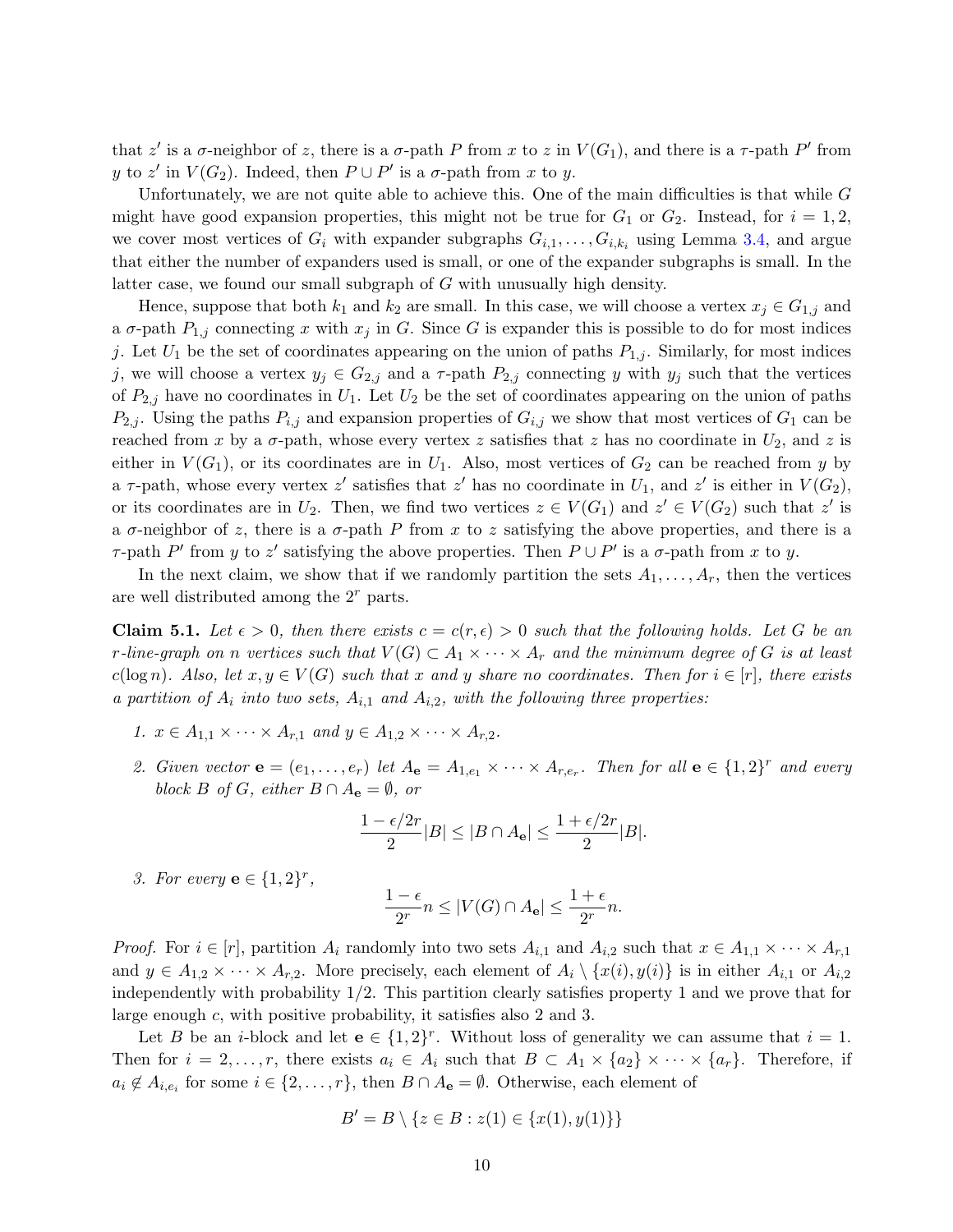appears in  $A_{e}$  independently with probability 1/2. Therefore, choosing c large enough and writing  $m = |B'|$ , we have by Chernoff's inequality

$$
\mathbb{P}\left(|B'\cap A_\mathbf{e}|-\frac{m}{2}\geq \frac{\epsilon m}{6r}\right)\leq 2e^{-\frac{\epsilon^2 m}{72r^2}}\leq 2n^{-\frac{\epsilon^2 c}{72r^2}}<\frac{1}{2^{r+1}rn}.
$$

Here,  $|B| \ge m \ge |B| - 2$  and  $\frac{\epsilon m}{12r} \ge 2$ , so with probability at least  $1 - \frac{1}{2^{r+1}}$  $\frac{1}{2^{r+1}rn}$ , we also have  $1-\epsilon/(2r)$  $\frac{1}{2}(|2r|)|B| \leq |B \cap A_e| \leq \frac{1+\epsilon/(2r)}{2}|B|$ . Since the number of blocks B of G is at most rn, and there are  $2^r$  choices for  $A_e$ , by the union bound the probability that property 2 holds is at least  $\frac{1}{2}$ .

To complete the proof we show that property 2 implies 3. For  $i \in [r]$ , let  $A_{i,0} = A_i$ , and for  $\mathbf{e} \in \{0,1,2\}^r$ , as before  $A_{\mathbf{e}} = A_{1,e_1} \times \cdots \times A_{r,e_r}$ . We show, by induction, that if  $\mathbf{e} \in \{0,1,2\}^r$  is a vector with exactly s nonzero coordinates, then

$$
\frac{(1-\frac{\epsilon}{2r})^s}{2^s}n\leq |V(G)\cap A_{\mathbf{e}}|\leq \frac{(1+\frac{\epsilon}{2r})^s}{2^s}n.
$$

When  $s = r$ , this implies property 3. For  $s = 0$ , the statement is trivially true, so let us suppose that  $s \geq 1$ , and that the statement holds for  $s-1$  instead of s. Let  $e \in \{0,1,2\}^r$  such that e contains s nonzero coordinates, and suppose that  $e_i \neq 0$ . Let  $f \in \{0,1,2\}^r$  be the vector we get after changing  $e_i$  to 0 in e. Note that if B is an *i*-block of G, then B is either disjoint from or completely contained in  $A_f$ . Also, for each B contained in  $A_f$ , we can change uniquely the zero coordinates of **f** to be either 1 or 2 to obtain a vector  $\mathbf{g} \in \{1,2\}^r$  such that  $B \cap A_{\mathbf{g}} = B \cap A_{\mathbf{e}} \neq \emptyset$ . Then by property 2, we have  $\frac{1-\epsilon/(2r)}{2}|B| \leq |B \cap A_e| \leq \frac{1+\epsilon/(2r)}{2}|B|$ . As this holds for every *i*-block B contained in  $A_{\mathbf{f}}$ , we have  $\frac{1-\epsilon/(2r)}{2}|V(G)\cap A_{\mathbf{f}}| \leq |V(G)\cap A_{\mathbf{e}}| \leq \frac{1+\epsilon/(2r)}{2}|V(G)\cap A_{\mathbf{f}}|$ . Since, by induction,  $(1-\epsilon/(2r))^{s-1}$  $\frac{((2r))^{s-1}}{2^{s-1}} n \leq |V(G) \cap A_{\mathbf{f}}| \leq \frac{(1+\epsilon/(2r))^{s-1}}{2^{s-1}} n$  this implies  $\frac{(1-\epsilon/(2r))^s}{2^s} n \leq |V(G) \cap A_{\mathbf{e}}| \leq \frac{(1+\epsilon/(2r))^s}{2^s} n$ .

Now we are ready to prove the main lemma of this section.

<span id="page-10-0"></span>**Lemma 5.2.** There exist  $c_1, c_2, c_3, c_4 > 0$  depending only on r such that the following holds. Let  $\lambda > 0, K > 1$ , and let n, d be positive integers such that  $K < \frac{c_1 \lambda^2 d_1}{\log n}$  $\frac{\log n}{\log n}, \ \lambda \leq \frac{1}{2\log n}$  $rac{1}{2\log_2 n}$  and  $d \geq \frac{c_2 \log n}{\lambda^2}$ . Let G be an r-line-graph with n vertices that is  $(\lambda, d)$ -expander, and let  $x, y \in V(G)$  such that x and y share no coordinates. Then either G contains a  $\sigma$ -path of size at most  $\frac{c_3 \log n}{\lambda}$  from x to y, or G has a subgraph with at most  $\frac{n}{K}$  vertices and minimum degree at least c<sub>4</sub>d.

*Proof.* Let  $\epsilon = 2^{-r-6}$ , and without loss of generality, let  $\sigma$  be the permutation 12... r. Also, suppose that  $n \geq 2^{1/\epsilon}$ , otherwise, we can choose  $c_1$  small enough to guarantee that  $1 < K \leq \frac{c_1 \lambda^2 d}{\log n}$  $\frac{\log n}{\log n}$  cannot be satisfied. This also implies that  $\lambda < \epsilon$ . Let  $c = c(r, \epsilon)$  be the constant given by Claim [5.1.](#page-9-0) We show that the constants  $c_1 = \frac{\epsilon^2}{480}$  $\frac{\epsilon^2}{480r^4}$ ,  $c_2 = \max\{10^5r^5\epsilon^{-3}, c\}$ ,  $c_3 = 40r\epsilon^{-1}$  and  $c_4 = \frac{\epsilon}{64}$  $\frac{\epsilon}{6r}$  suffice.

Suppose that G contains no subgraph with at most  $\frac{n}{K}$  vertices and minimum degree at least  $c_4d$ . Let  $V(G) \subset A_1 \times \cdots \times A_r$ , and for  $i \in [r]$ , partition  $A_i$  into two sets  $A_{i,1}$  and  $A_{i,2}$  satisfying Claim [5.1.](#page-9-0) This can be done since  $d \geq \frac{c_2 \log n}{\lambda^2} \geq c \log n$ . For  $\mathbf{e} \in \{1,2\}^r$ , recall that  $A_{\mathbf{e}} = A_{1,e_1} \times \cdots \times A_{r,e_r}$ and let  $G_e$  be the subgraph of G induced on  $A_e \cap V(G)$ . For simplicity, write  $G_1$  and  $G_2$  instead of  $G_{(1,...,1)}$  and  $G_{(2,...,2)}$ , respectively. By Claim [5.1,](#page-9-0) we have the following properties:

- 1.  $x \in V(G_1)$  and  $y \in V(G_2)$ ,
- 2. for every  $\mathbf{e} \in \{1,2\}^r$ ,  $\frac{1+\epsilon}{2r}$  $\frac{1+\epsilon}{2^{r}} n \geq |V(G_{\mathbf{e}})| \geq \frac{1-\epsilon}{2^{r}} n$ , and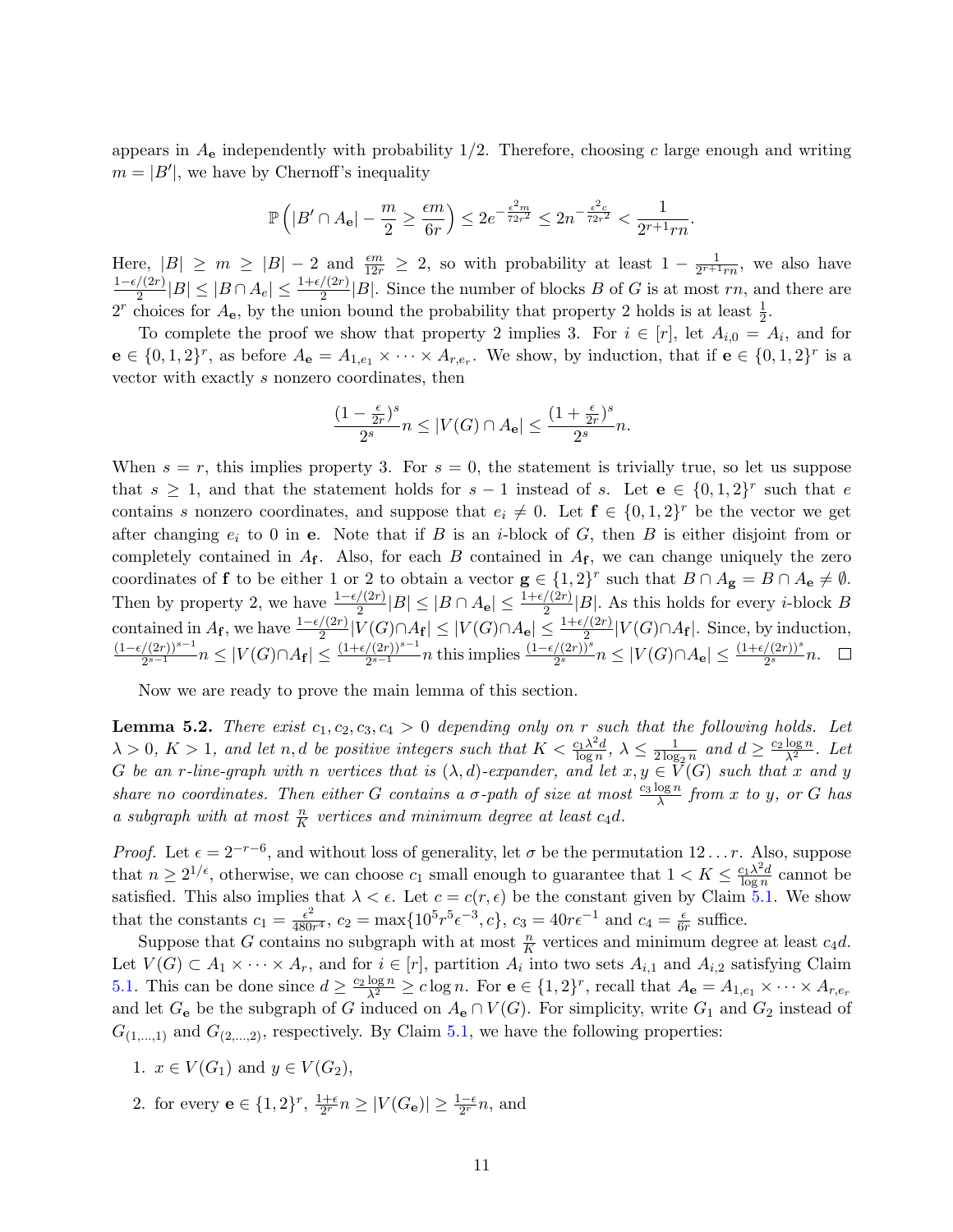3. for every block B of G, and every  $e \in \{1,2\}^r$ , either  $B \cap V(G_e) = \emptyset$ , or

$$
\frac{1+\frac{\epsilon}{2r}}{2}|B| \ge |B \cap V(G_{\mathbf{e}})| \ge \frac{1-\frac{\epsilon}{2r}}{2}|B| \ge \frac{d}{3}.
$$

Let  $j \in \{1,2\}$ . As the density of  $G_j$  is at least  $d/3$ , we can apply Corollary [3.4](#page-4-1) to find vertex disjoint subgraphs  $G_{j,1},\ldots,G_{j,k_j}$  of  $G_j$  such that  $G_{j,i}$  is a  $(\lambda, \frac{\epsilon d}{6r})$ -expander, and  $G_{j,1},\ldots,G_{j,k_j}$  cover at least  $(1 - \epsilon)|V(G_j)|$  vertices of  $G_j$ . By our assumption on the nonexistence of subgraphs of size at most  $\frac{n}{K}$  and minimum degree  $c_4d = \frac{\epsilon d}{6r}$  $\frac{\epsilon d}{6r}$ , the size of each  $G_{j,i}$  is at least  $\frac{n}{K}$ , which implies that  $k_j \leq K$ .

Let G' be the graph we get after removing the coordinates of y from G. As  $r \leq \frac{\lambda d}{4r}$  $\frac{\lambda d}{4r}$ , we can apply Lemma [3.5](#page-5-1) to conclude that  $G'$  is a  $(\frac{\lambda}{2}, \frac{d}{2})$  $\frac{d}{2}$ )-expander on at least  $(1 - \frac{r}{d})$  $\frac{r}{d}|V(G)| \geq (1-\epsilon)|V(G)|$ vertices. Let  $X \subset V(G')$  be the set of vertices z such that z can be reached from x by a  $\sigma$ -path of size at most  $L := \frac{5r \log n}{\epsilon(\lambda/2)}$  in G'. Noting that  $500r^4 \log n \leq \epsilon^2(\frac{\lambda}{2})$  $\frac{\lambda}{2}$ )<sup>2</sup> $\frac{d}{2}$  holds by the choice of  $c_2$ , we can apply Lemma [4.4](#page-8-0) to get  $|X| \ge (1 - \epsilon)|V(G')| \ge (1 - 2\epsilon)|V(G)|$ .

For  $i = 1, \ldots, k_1$ , if  $X \cap V(G_{1,i})$  is nonempty, pick an arbitrary vertex  $x_i \in X \cap V(G_{1,i})$ , which we call the representative of  $G_{1,i}$ . Without loss of generality, let  $1, \ldots, \ell_1$  be the indices i for which  $G_{1,i}$  has a representative, then  $\sum_{i=\ell_1+1}^{k_1} |V(G_{1,i})| \leq |V(G)| - |X| \leq 2\epsilon |V(G)|$ . Therefore,

<span id="page-11-0"></span>
$$
\sum_{i=1}^{\ell_1} |V(G_{1,i})| \ge (1 - \epsilon)|V(G_1)| - 2\epsilon|V(G)| \ge (1 - 2^{r+2}\epsilon)|V(G_1)|,
$$
\n(2)

where the last inequality holds by the bound on  $|V(G_1)|$  from property 2.

For  $i = 1, \ldots, \ell_1$ , let  $P_{1,i} \subset V(G')$  be a  $\sigma$ -path of size at most L from x to  $x_i$ , and let  $P_1 =$  $\bigcup_{i=1}^{\ell_1} P_{1,i}$ . Also, let  $U_1$  be the set of coordinates appearing in the vertices of  $P_1$ . Then  $|P_1| \leq LK$ , and  $|U_1| \leq rLK \leq \frac{\lambda d}{4r}$  $\frac{\lambda d}{4r}$ , where the last inequality holds by the choice of  $c_1$ . Let  $G''$  be the subgraph of G after the removal of the elements of  $U_1$ . We can apply Lemma [3.5](#page-5-1) to conclude that  $G''$  is a  $(\frac{\lambda}{2})$  $\frac{\lambda}{2}, \frac{d}{2}$  $\frac{d}{2}$ )-expander on at least  $(1 - \frac{|U_1|}{d})$  $\frac{|U_1|}{d}$ )| $V(G)$ | vertices. Here,  $(1 - \frac{|U_1|}{d})$  $\frac{|U_1|}{d} )|V(G)|\,\geq\,(1-\frac{\lambda}{4n})$  $\frac{\lambda}{4r})|V(G)|>$  $(1 - \epsilon)|V(G)|$  holds.

Let  $\tau$  be the reverse of  $\sigma$ , that is, the permutation  $r(r-1)...1$ . Let Y be the set of vertices in  $G''$  which can be reached from y by  $\tau$ -path of size at most L in  $G''$ . Then  $|Y| \geq (1 - \epsilon)|V(G'')|$  $(1-2\epsilon)|V(G)|$  by Lemma [4.4.](#page-8-0) For  $i=1,\ldots,k_2$ , if  $Y \cap V(G_{2,i})$  is nonempty, pick an arbitrary vertex  $y_i \in Y \cap V(G_{2,i}),$  which we call the representative of  $G_{2,i}$ . Without loss of generality, let  $1, \ldots, \ell_2$  be the indices i for which  $G_{2,i}$  has a representative, then  $\sum_{i=\ell_2+1}^{k_2} |V(G_{2,i})| \leq |V(G)| - |Y| \leq 2\epsilon |V(G)|$ . Therefore,  $\ell$ 

$$
\sum_{i=1}^{\epsilon_2} |V(G_{2,i})| \ge (1-\epsilon)|V(G_2)| - 2\epsilon|V(G)| \ge (1-2^{r+2}\epsilon)|V(G_2)|.
$$

For  $i = 1, \ldots, \ell_2$ , let  $P_{2,i} \subset V(G'')$  be a  $\tau$ -path of size at most L from y to  $y_i$ , and let  $P_2 =$  $\bigcup_{i=1}^{\ell_2} P_{2,i}$ . Also, let  $U_2$  be the set of coordinates appearing in the vertices of  $P_2$ . Then  $|P_2| \leq LK$ and  $|U_2| \leq rLK$ .

For  $j = 1, 2$  and  $i = 1, \ldots, \ell_j$ , let  $H_{j,i}$  be the graph we get after removing every element of  $U = U_1 \cup U_2$  from  $G_{j,i}$ , with the exception of the coordinates of  $x_i$  in case  $j = 1$ , and with the exception of the coordinates of  $y_i$  in case  $j = 2$ . Here,  $|U| \leq 2rLK < \frac{\lambda(\epsilon d/(6r))}{4r}$  holds by the choice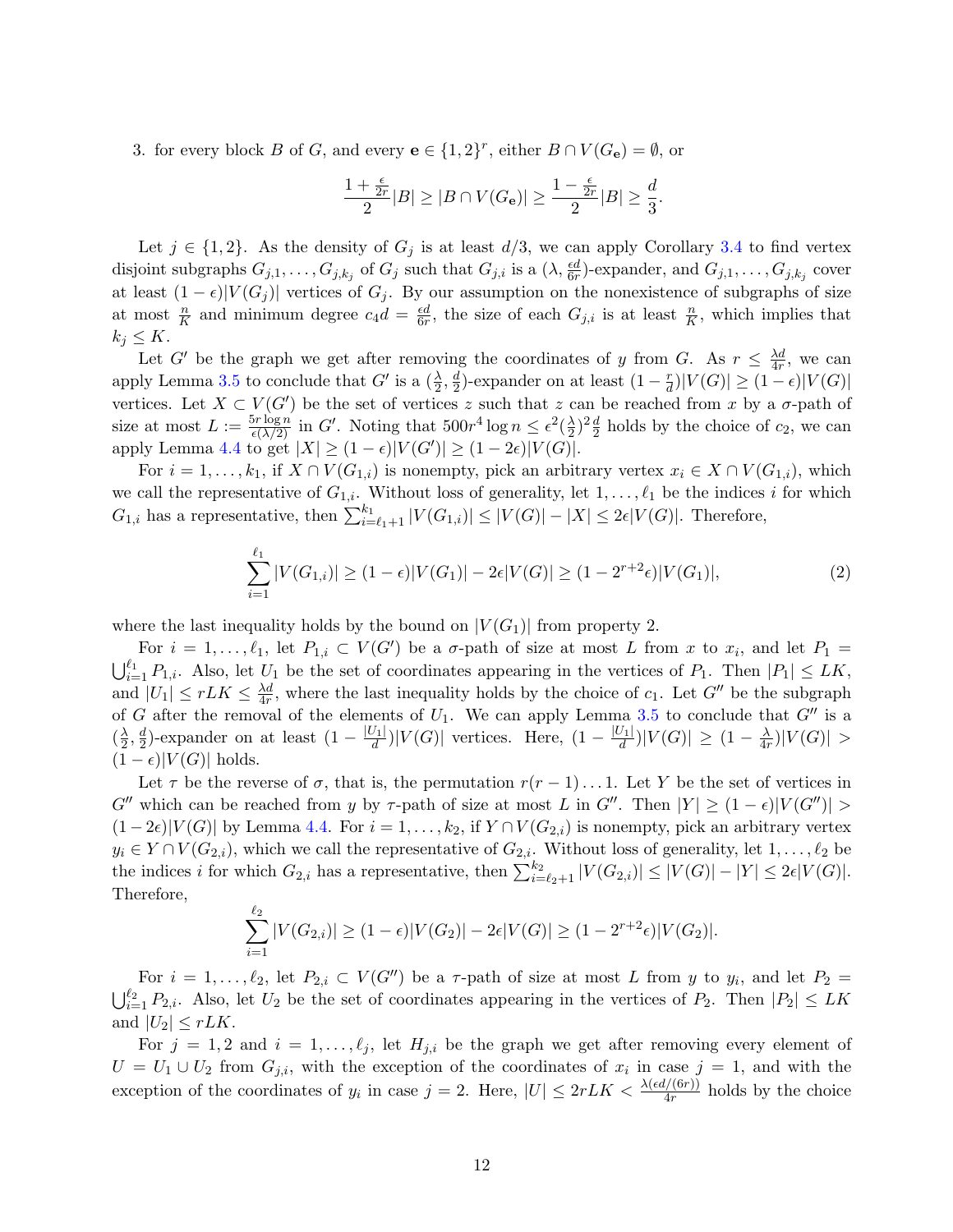

<span id="page-12-0"></span>Figure 1: An illustration of how we build  $\sigma$ -paths from x and  $\tau$ -paths from y.

of  $c_1$ , so we can apply Lemma [3.5](#page-5-1) to conclude that  $H_{j,i}$  is a  $(\frac{\lambda}{2}, \frac{\epsilon d}{12i})$  $\frac{\epsilon d}{12r}$ )-expander on at least

$$
\left(1 - \frac{|U|}{\epsilon d/(6r)}\right)|V(G_{j,i})| > \left(1 - \frac{\lambda}{4r}\right)|V(G_{j,i})| > (1 - \epsilon)|V(G_{j,i})|
$$

vertices. Let  $X_i$  be the set of vertices in  $H_{1,i}$  that can be reached from  $x_i$  by  $\sigma$ -path of size at most L in  $H_{1,i}$ . Also, let  $Y_i$  be the set of vertices in  $H_{2,i}$  that can be reached from  $y_i$  by  $\tau$ -path of size at most L in  $H_{2,i}$ . See Figure [1](#page-12-0) for an illustration. Noting that  $500r^4 \log n < \epsilon^2(\frac{\lambda}{2})$  $(\frac{\epsilon d}{2})^2(\frac{\epsilon d}{124})$  $\frac{\epsilon d}{12r}$ ) holds by the choice of  $c_2$ , we can apply Lemma [4.4](#page-8-0) to deduce that  $|X_i| \ge (1 - \epsilon)|V(H_{1,i})| \ge (1 - 2\epsilon)|V(G_{1,i})|$ , and similarly  $|Y_i| \ge (1 - 2\epsilon)|V(G_{2,i})|$ .

Let  $X' = \bigcup_{i=1}^{\ell_1} X_i$  and  $Y' = \bigcup_{i=1}^{\ell_2} Y_i$ , then  $|X'| \geq \sum_{i=1}^{\ell_1} (1 - 2\epsilon)|V(G_{1,i})| \geq (1 - 2^{r+3}\epsilon)|V(G_1)|$  by inequality [\(2\)](#page-11-0), and similarly  $|Y'| \ge (1 - 2^{r+3} \epsilon) |V(G_2)|$ .

Here, X' and Y' have the following property. Every vertex  $z \in X'$  can be reached from x by a  $\sigma$ -path  $P_z$  of size at most 2L such that every coordinate of every vertex of  $P_z$  is in the set  $(A_{1,1} \cup \cdots \cup A_{1,r} \cup U_1) \setminus U_2$ . Also, every vertex  $z' \in Y'$  can be reached from y by a  $\tau$ -path  $P_{z'}$  of size at most 2L such that every coordinate of every vertex of  $P_{z'}$  is in the set  $(A_{2,1} \cup \cdots \cup A_{2,r} \cup U_2) \setminus U_1$ . Therefore, if  $z \in X'$  and  $z' \in Y'$ , then no vertex in  $P_z$  shares a coordinate with any vertex in  $P_{z'}$ .

In order to finish the proof, it is enough to find  $z = (z_1, \ldots, z_r) \in X'$  and  $z' = (z'_1, \ldots, z'_r) \in Y'$ such that  $w_i = (z'_1, \ldots, z'_i, z_{i+1}, \ldots, z_r)$  are vertices of G for  $i = 1, \ldots, r-1$ . Indeed, then  $P_z \cup P_{z'}$ is a  $\sigma$ -path of size at most  $4L = \frac{c_3 \log n}{\lambda}$  $\frac{\log n}{\lambda}$  from x to y. But this is equivalent to the statement that  $\partial_G^{\sigma}(X') \cap Y' \neq \emptyset.$ 

Claim 5.3. Let  $W \subset V(G_1)$ . Then  $|\partial_G^{\sigma}(W) \cap V(G_2)| \geq (1 - \epsilon)|W|$ .

*Proof.* For  $i \in \{0, ..., r\}$ , let  $\mathbf{e}_i \in \{1, 2\}^r$  be the vector whose first i coordinates are 2, and the last  $r - i$  coordinates are 1. Let  $W_0 = W$  and for  $i = 1, \ldots, r$ , let  $W_i = \partial^{(i)}(W_{i-1}) \cap V(G_{e_i})$ . Then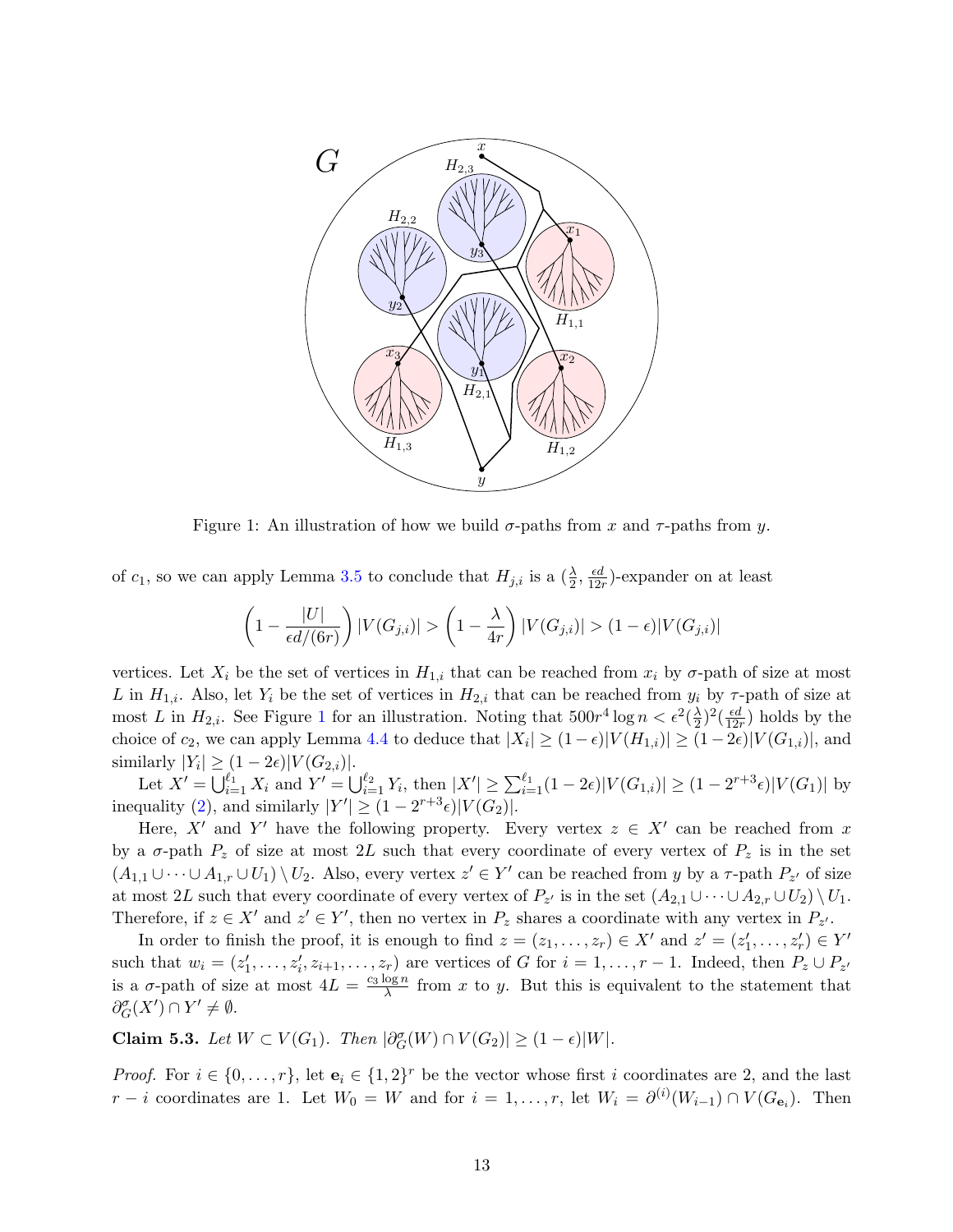$\partial_G^{\sigma}(W) \cap V(G_2) = W_r$ . We show that  $|W_i| \ge (1 - \epsilon/r)|W_{i-1}|$ , then we get that  $|W_r| \ge (1 - \epsilon/r)^r |W| \ge$  $(1 - \epsilon)|W|$ , finishing the proof.

Let B be the set of i-blocks of G having a nonempty intersection with  $W_{i-1}$ . Let  $B \in \mathcal{B}$ , then  $B \cap V(G_{\mathbf{e}_i}) = B \cap W_i$ . But  $|B \cap V(G_{\mathbf{e}_i})| \ge \frac{1 - \epsilon/(2r)}{2}|B|$  and  $|B \cap W_{i-1}| \le |B \cap V(G_{\mathbf{e}_{i-1}})| \le \frac{1 + \epsilon/(2r)}{2}|B|$ by 2., so  $|B \cap W_i| \ge \frac{1-\epsilon/(2r)}{1+\epsilon/(2r)}|B \cap W_{i-1}| \ge (1-\epsilon/r)|B \cap W_{i-1}|$ . As this is true for every block in  $\mathcal{B}$ , we get  $|W_i| \geq (1 - \epsilon/r)|W_{i-1}|$ .  $\Box$ 

By the previous claim, we have

$$
|\partial_G^{\sigma}(X') \cap V(G_2)| \ge (1 - \epsilon)|X'| \ge (1 - 2^{r+4}\epsilon)|V(G_1)| > \frac{1}{2}|V(G_2)|
$$

where the third inequality holds by the bound on  $|V(G_2)|$  from property 2. Since also

$$
|Y'| \ge (1 - 2^{r+3}\epsilon)|V(G_2)| > \frac{1}{2}|V(G_2)|,
$$

we get that  $\partial_G^{\sigma}(X') \cap Y' \neq \emptyset$ , completing the proof.

## 6 Finding a tight cycle

<span id="page-13-0"></span>The following statement follows easily from Lemma [5.2.](#page-10-0)

**Corollary 6.1.** There exist  $c'_1, c'_2, c'_3 > 0$  depending only on r such that the following holds. Let  $K > 1$  and let n, d be positive integers such that  $d \geq c_1'(\log n)^3$  and  $K \leq c_2' \frac{d}{(\log n)^3}$  $\frac{d}{(\log n)^3}$ . If G is an r-line-graph on n vertices of density at least d, then either G contains a tight cycle, or G contains a subgraph with minimum degree at least  $c'_3d$  on at most  $\frac{n}{K}$  vertices.

*Proof.* Let  $c_1, c_2, c_3, c_4$  be the constants given by Lemma [5.2.](#page-10-0) We show that  $c'_1$  = max $\{256rc_2, 256r^3c_3\}, c'_2 = \frac{c_1}{128r^2}, c'_3 = \frac{c_4}{4r}$  suffices. Let  $\lambda = \frac{1}{2\log r}$  $\frac{1}{2\log_2 n}$ . As dens $(G) \geq d$ , G contains a subgraph H that is  $(\lambda, \frac{d}{2r})$ -expander, by Lemma [3.3.](#page-4-0) Suppose that H contains no subgraph with minimum degree at least  $c'_3d$  on at most  $\frac{|V(H)|}{K} \leq \frac{n}{K}$  $\frac{n}{K}$  vertices. Let  $\sigma \in S_r$  be an arbitrary permutation.

Let  $x, y \in V(H)$  such that x and y share no coordinates. As the parameters  $\lambda, \frac{d}{2r}, K$  satisfy the desired conditions of Lemma [5.2,](#page-10-0) there exists a  $\sigma$ -path P from x to y in H of size at most  $\frac{c_3 \log n}{\lambda} < 4c_3(\log n)^2$ . Let U be the set of coordinates appearing in  $P \setminus \{x, y\}$ , and let H' be the subgraph of H we get after removing the elements of U. Note that  $|U| \leq 16rc_3(\log n)^2 \leq \frac{\lambda(d/(2r))}{4r}$  $\frac{\sqrt{(2r)}}{4r}$ , so we can apply Lemma [3.5](#page-5-1) to get that  $H'$  is a  $(\frac{\lambda}{2}, \frac{d}{4n})$  $\frac{d}{dr}$ )-expander. But then applying Lemma [5.2](#page-10-0) again, noting that  $\frac{\lambda}{2}, \frac{d}{4n}$  $\frac{d}{dr}$ , K also satisfy the desired conditions, we get that H' contains a  $\sigma$ -path P' from y to x. Observe that  $P \cup P'$  is a tight cycle, finishing the proof.  $\Box$ 

*Proof of Theorem [2.1.](#page-2-0)* Let  $c'_1, c'_2, c'_3$  be the constants given by Corollary [6.1,](#page-13-0) and let  $K = e^{(\log n)^{1/2}}$ . Choose  $c$  sufficiently large such that the following inequalities hold for every positive integer  $n$ :  $c \geq 2\log(1/c'_3)$ ,  $\exp(\frac{c}{2}(\log n)^{1/2}) \geq c'_1(\log n)^3$  and  $K(\log n)^3 \leq c'_2 \exp(\frac{c}{2}(\log n)^{1/2})$ . Suppose that  $G = G_0$  does not contain a tight cycle. Define the graphs  $G_1, G_2, \ldots, G_k$  for  $k < \sqrt{\log n}$  with the following properties:

1. for  $i \geq 1$ ,  $G_i$  is a subgraph of  $G_{i-1}$ ,

 $\Box$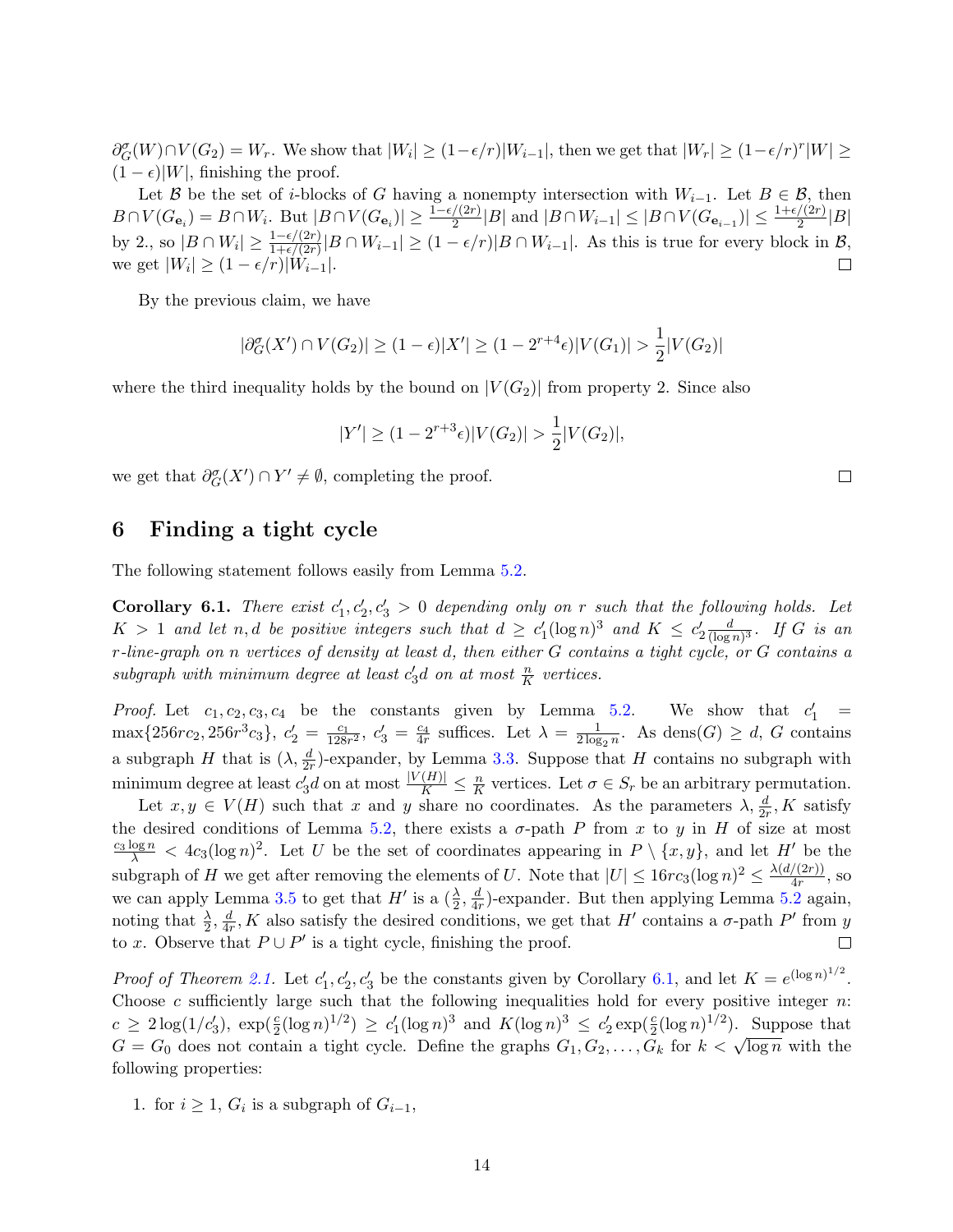- 2. dens $(G_i) \ge (c'_3)^i d$ ,
- 3.  $|V(G_i)| \leq \frac{n}{K^i}$ .

Clearly,  $G_0$  satisfies these properties. If  $G_i$  is already defined satisfying these properties for some  $0 \leq i \leq \sqrt{\log n}$ , define  $G_{i+1}$  as follows. We have

$$
d_i := \text{dens}(G_i) \ge (c'_3)^i d \ge \exp\left(c(\log n)^{1/2} - \log\left(\frac{1}{c'_3}\right)(\log n)^{1/2}\right) \ge \exp\left(\frac{c}{2}(\log n)^{1/2}\right),
$$

which implies  $d_i \geq c'_1 (\log n)^3 \geq c'_1 (\log |V(G_i)|)^3$  and  $K \leq c'_2 \frac{d_i}{(\log n)^3} \leq c'_2 \frac{d_i}{(\log |V(G_i)|)^3}$  $\frac{d_i}{(\log |V(G_i)|)^3}$ . Therefore, we can apply Corollary [6.1](#page-13-0) to conclude that there exists a subgraph  $G_{i+1}$  of  $G_i$  with at most  $\frac{|V(G_i)|}{K} \leq$  $\frac{n}{K^{i+1}}$  vertices and density at least  $(c'_3)^{i+1}d$ . √

However, this is a contradiction: for  $I = \vert$  $\overline{\log n}$ , the graph  $G_I$  has less vertices than its density. Therefore, G must contain a tight cycle.  $\Box$ 

## 7 Concluding remarks

In this paper we proved that an r-uniform hypergraph  $\mathcal{H}$  on n vertices with  $dn^{r-1}$  edges, where  $d \ge$  $e^{c\sqrt{\log n}}$ , contains a tight cycle of length at most  $O((\log n)^2)$ . Our proof can be also used to show that one can find a cycle of any specific length L, divisible by r, such that  $\Omega((\log n)^2) < L < de^{-O(\sqrt{\log n})}$ . To achieve this, one needs just to follow the remark after Lemma [4.4](#page-8-0) and its consequences.

It is very plausible that our approach works also when  $d$  is polylogarithmic in  $n$ . The only place in our paper that requires larger degree comes from Lemma [5.2.](#page-10-0) It seems that after taking a random partition of the sets  $A_1, \ldots, A_r$ , the graphs  $G_1$  and  $G_2$  should also have good expansion properties. If this is the case, then one can show that  $ex(n, C^{(r)}) = n^{r-1}(\log n)^{O(1)}$ . This would be tight up to the exponent of  $\log n$  by the result of Janzer [\[10\]](#page-15-15) mentioned in the introduction.

Finally, let us mention a related conjecture of Conlon, see [\[15\]](#page-15-4), about the extremal number of tight cycles of given constant length. Let  $C_{\ell}^{(r)}$  $\ell$ <sup>(r)</sup> denote the r-uniform tight cycle of length  $\ell$ .

**Conjecture 7.1.** There exists  $c = c(r) > 0$  such that for every  $l \ge r + 1$  which is divisible by r, we have  $ex(n, C_{\ell}^{(r)}) = O(n^{r-1+\frac{c}{\ell}}).$ 

Note that, it is essential that r divides  $\ell$ . Otherwise a complete r-partite r-uniform hypergraph shows that the extremal number is  $\Omega(n^r)$ . For  $r=3$ , a solution of the above conjecture gives an improved upper bound on the maximum number of edges in a subgraph of the hypercube  $\{0,1\}^n$  that contain no cycle of length  $4k + 2$  for large k. See [\[3\]](#page-15-17) for connection between these two problems.

**Acknowledgement.** We would like to thank Jacques Verstraëte for bringing  $\begin{bmatrix} 3 \end{bmatrix}$  to our attention and Stefan Glock for useful discussions. Also, we would like to thank the referee for carefully reading the manuscript and making many useful comments and suggestions. The second author would also like to thank the support of MIPT Moscow.

## References

<span id="page-14-0"></span>[1] P. Allen, J. Böttcher, O. Cooley, and R. Mycroft. "Tight cycles and regular slices in dense hypergraphs." J. Combin. Theory Ser. A, 149, 30–100, 2017.